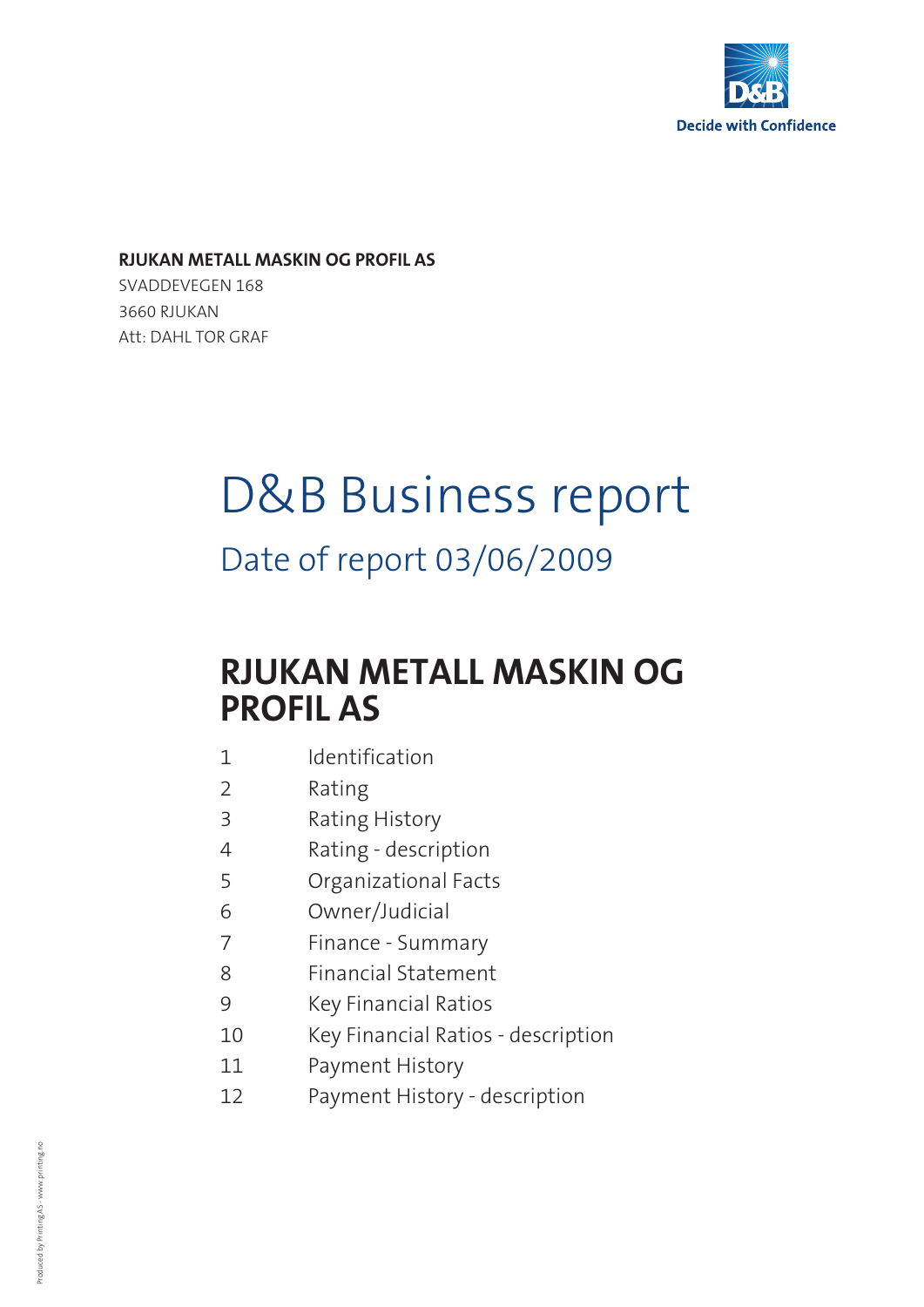

# **1. IDENTIFICATION**

# **RJUKAN METALL MASKIN OG PROFIL AS**

| <b>Company information</b><br><b>Visit address</b><br>P.O. Box | Svaddevegen 168<br>3660 Rjukan |
|----------------------------------------------------------------|--------------------------------|
| Reg.no                                                         | 958 820 380                    |
| D-U-N-S no.                                                    | 51-791-3216                    |
| <b>Telephone</b>                                               | $(+47)$ 35 08 01 50            |
| <b>Telefax</b>                                                 | $(+47)$ 35 08 01 62            |
| Legal form                                                     | PRIVATE LIMITED COMPANY        |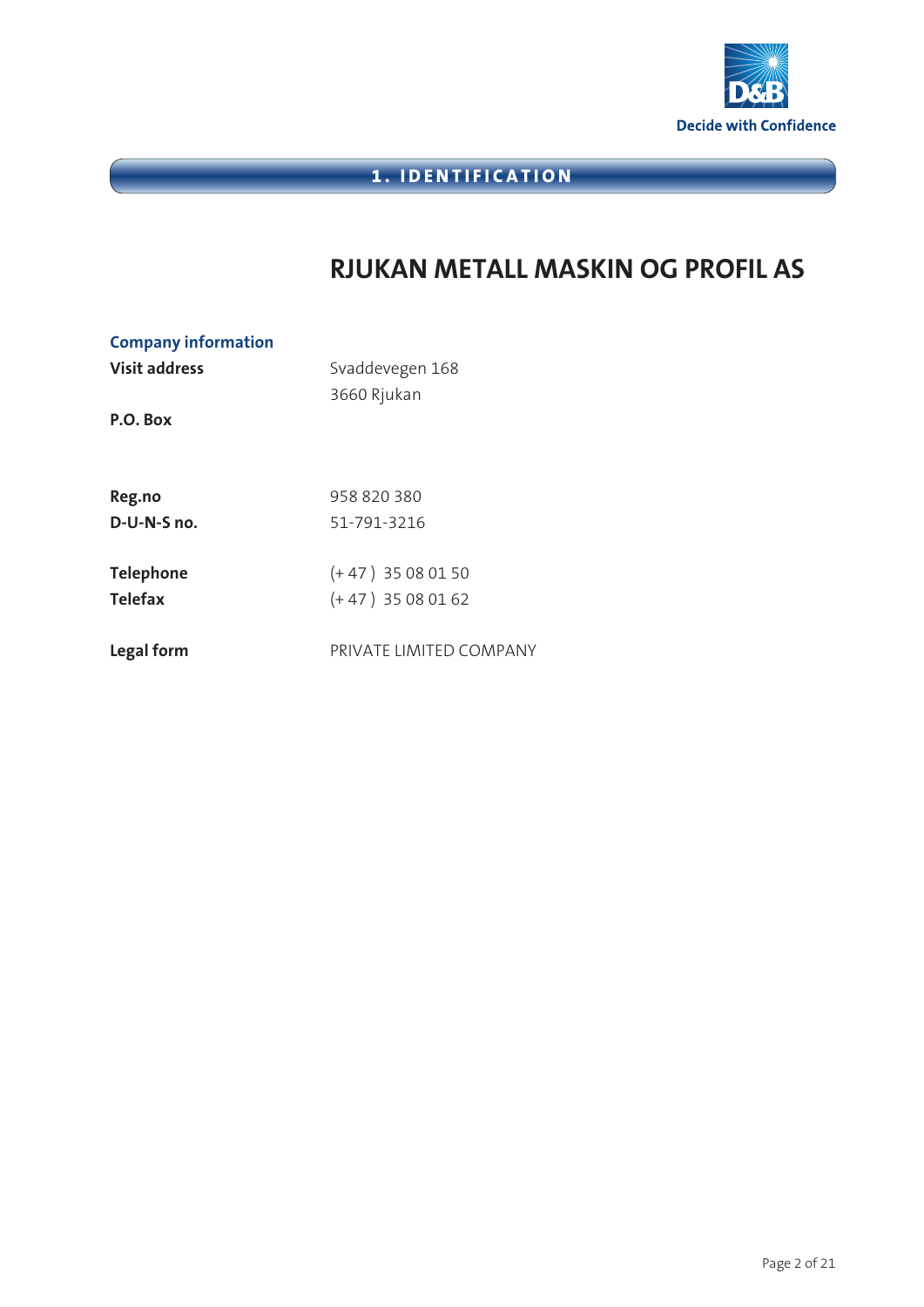

# **2. RATING**

| Rating                  | AAA - Maximum creditworthiness |                      |           |
|-------------------------|--------------------------------|----------------------|-----------|
| <b>Limit (NOK/1000)</b> | 200                            | <b>Special event</b> | <b>NO</b> |

| <b>Organizational Facts</b> | <b>Owner/Judicial</b> | <b>Finance</b>           | <b>Payment History</b> |
|-----------------------------|-----------------------|--------------------------|------------------------|
| <b>Well established</b>     | <b>Strong</b>         | <b>Strong</b>            | <b>Excellent</b>       |
| Established                 | Good                  | Good                     | Acceptable             |
| Newly Established           | Weak                  | Acceptable               | Doubtful               |
| Unknown                     | Doubtful              | Weak                     | Poor                   |
| Liquidated                  | Negative              | Poor                     | Insolvent              |
|                             |                       | No information available | Bankrupt               |
|                             |                       | Auditor remarks          |                        |
|                             |                       | Balance sheet is too old |                        |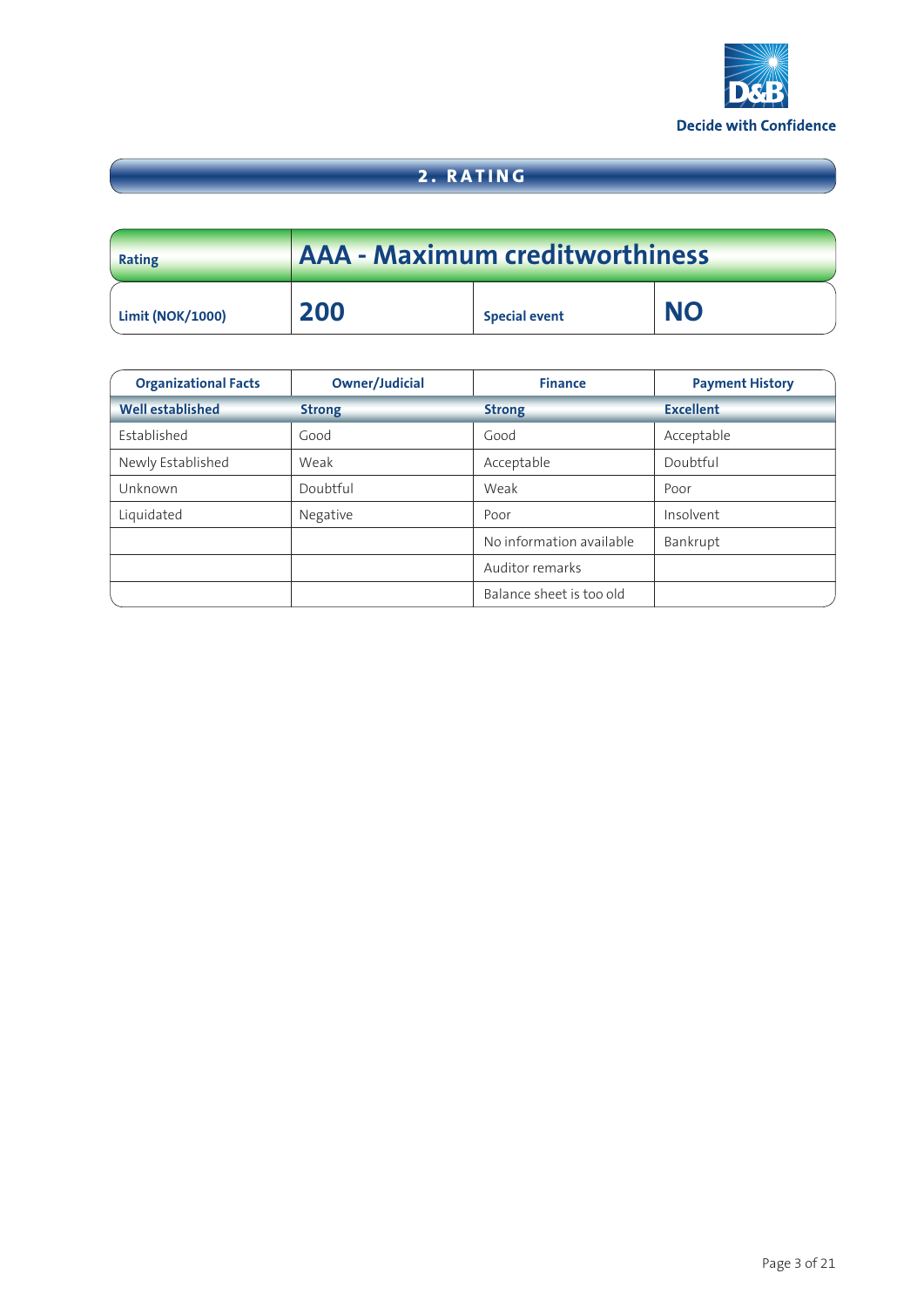

# **3. RATING HISTORY**



| <b>Changed date</b> | <b>Fiscal year</b> | <b>Rating</b>    | <b>Limit (NOK/1000)</b> | <b>Special event</b>      |
|---------------------|--------------------|------------------|-------------------------|---------------------------|
| 08-2008             | 2007               | AAA              | 200                     | <b>NO</b>                 |
| 08-2007             | 2006               | AA               | 140                     | <b>NO</b>                 |
| 09-2006             | 2005               | AA               | 55                      | <b>NO</b>                 |
| 10-2005             | 2004               | B                | $\mathbf 0$             | <b>NO</b>                 |
| 01-2005             | 2003               | B                | $\mathbf 0$             | <b>NO</b>                 |
| 11-2004             | 2003               | $\mathsf C$      | $\mathbf 0$             | <b>YES</b>                |
| 08-2004             | 2003               | $\mathsf C$      | $\mathbf 0$             | <b>NO</b>                 |
| 04-2004             | 2002               | $\sf B$          | $\mathbf 0$             | <b>NO</b>                 |
| 03-2004             | 2002               | $\mathsf C$      | $\mathbf 0$             | <b>YES</b>                |
| 08-2003             | 2002               | $\sf B$          | $\mathbf 0$             | <b>NO</b>                 |
| 01-2003             | 2001               | $\mathsf C$      | $\mathbf 0$             | <b>NO</b>                 |
| 12-2002             | 2000               | $\mathsf{C}$     | $\mathbf 0$             | <b>NO</b>                 |
| 11-2002             | 2000               | <b>INGEN-RAT</b> | $\mathbf 0$             | <b>NO</b>                 |
| 06-2002             | 2000               | Α                | 410                     | <b>NO</b>                 |
| 04-2002             | 2000               | $\sf B$          | $\mathsf{O}\xspace$     | <b>NO</b>                 |
| 03-2002             | 2000               | Α                | 410                     | <b>NO</b>                 |
| 11-2001             | 2000               | $\sf B$          | $\mathbf 0$             | <b>NO</b>                 |
| 10-2001             | 2000               | AА               | 410                     | <b>NO</b>                 |
| 09-2001             | 2000               | B                | $\mathbf 0$             | <b>NO</b>                 |
| 05-2001             | 1999               | AА               | 250                     | <b>NO</b>                 |
| 03-2001             | 1999               | Α                | 250                     | <b>NO</b>                 |
| 10-2000             | 1999               | AА               | 250                     | <b>NO</b>                 |
| 09-1999             | 1998               | Α                | 100                     | <b>NO</b>                 |
| 08-1999             | 1998               | Α                | 120                     | <b>NO</b>                 |
| 07-1999             | 1997               | $\sf B$          | $\mathbf 0$             | <b>NO</b>                 |
| 05-1999             | 1997               | $\mathsf A$      | 280                     | <b>NO</b>                 |
| 04-1999             | 1997               | B                | $\mathsf{O}\xspace$     | <b>NO</b>                 |
| 02-1999             | 1997               | $\mathsf A$      | 280                     | <b>NO</b>                 |
| 01-1999             | 1997               | $\sf B$          | $\mathbf 0$             | <b>NO</b>                 |
| 09-1998             | 1997               | $\mathsf A$      | 280                     | <b>NO</b>                 |
| 08-1998             | 1997               | $\sf B$          | $\mathsf{O}\xspace$     | <b>NO</b>                 |
| 07-1998             | 1997               | Α                | 280                     | <b>NO</b>                 |
| 08-1997             | 1996               | AA               | 320                     | <b>NO</b>                 |
| 07-1996             | 1995               | AA               | 360                     | <b>NO</b>                 |
| 08-1995             | 1994               | Α                | 120                     | <b>NO</b>                 |
| 09-1994             | 1993               | Α                | 35                      | <b>NO</b>                 |
| 10-1993             | 1992               | B                | $\mathbf 0$             | Page 4 of 21<br><b>NO</b> |
| 02-1993             | 1991               | Β                | $\mathbf 0$             | <b>NO</b>                 |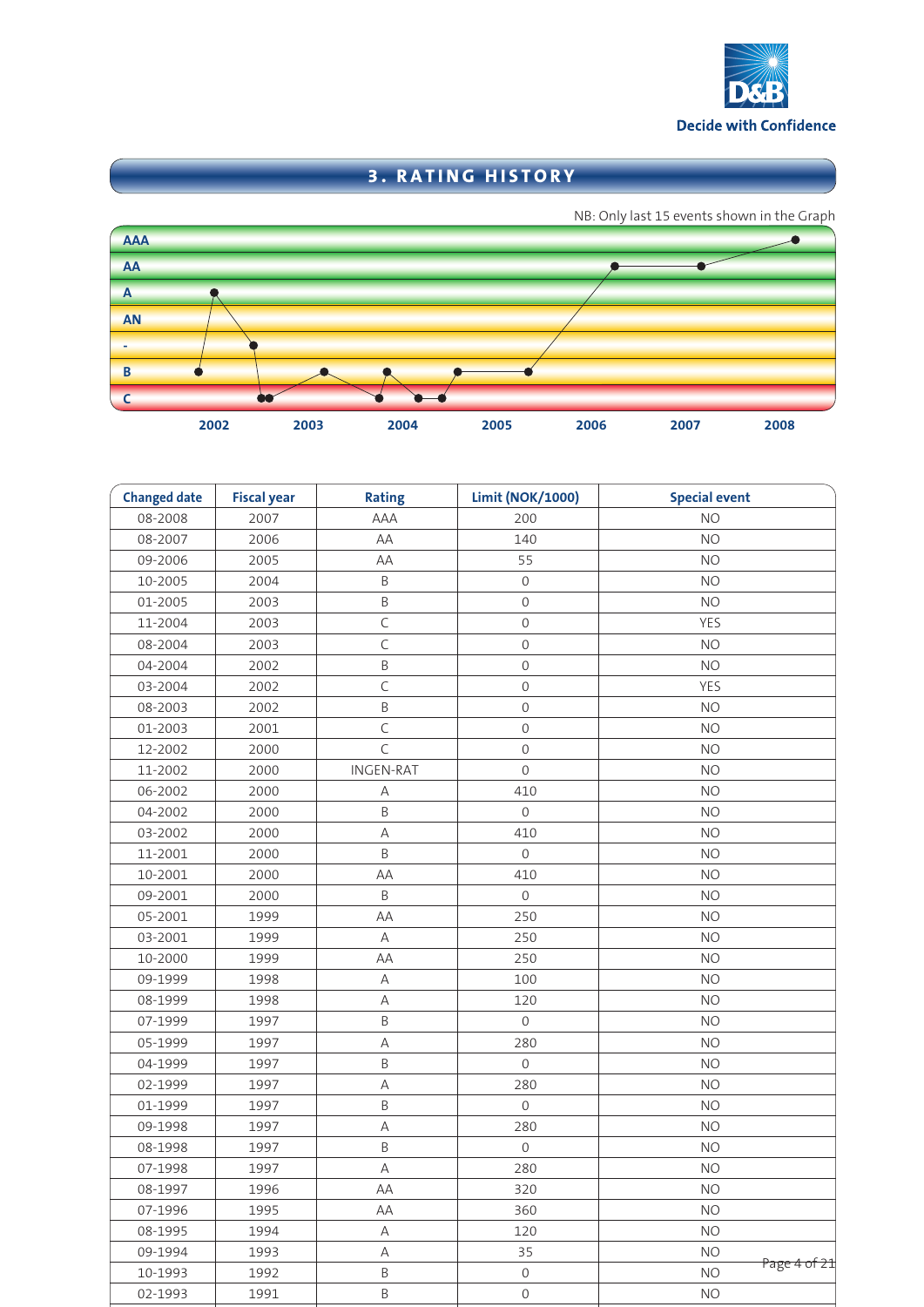

### **D&B CREDIT RATING NORWAY - AAA**

The Norwegian credit rating system was introduced in 1992. This is a knowledge-based expert system, created to provide credit ratings for all Norwegian business entities. Similar systems are also being used by our sister companies in Sweden, Denmark, and Finland.

Today, the AAA rating, is the most known rating system in Norway, and is used by a wide range of Norwegian companies.

The following business organization forms are rated: public companies (ASA), private limited companies (AS), sole proprietorships (ENK), limited partnerships (BA), associations and clubs (FL) as well as all foreign branch offices operating in Norway (NUF).

#### **Structure of rating system**

The AAA rating system is very dynamic and provides the user with a newly calculated rating code each time an on-line search is performed. This entails that the rating code for a particular business entity may change during the day if new elements of information are registered. Therefore, a rating code from our on-line system is always considered to be the latest update. The rating code is determined, based on the assessment given to the 4 sub-catagories: Organizational facts, Ownership/judicial, Finance, and Payment history.

The following rating codes are used in the rating system; the percentage of Norwegian companies included in each rating group is shown to the right (only private companies-AS).

| <b>AAA</b>       | <b>Highest creditworthiness</b>    | 8%   |  |
|------------------|------------------------------------|------|--|
| AA               | <b>Good creditworthiness</b>       | 21 % |  |
| Α                | Creditworthy                       | 32 % |  |
| AN               | <b>Newly established</b>           | 18%  |  |
| <b>No Rating</b> | <b>Rating cannot be determined</b> | 2%   |  |
| B                | <b>Credit against security</b>     | 16 % |  |
|                  | <b>Credit not recommended</b>      | 3%   |  |

#### **Sub-categories:**

#### **Organizational Facts**

Under organizational facts, the model analyzes the following elements: Formal registration of the business entity, status, assessment of the entity's age, capital size, and whether the capital has been fully paid.

#### **Assessments:**

Well Established Established Newly Established Unknown Liquidated

#### **Ownership/judicial**

Through an analysis of the owner/judicial category, the model performs a test to determine if there exists negative information (payment remarks) connected to the following elements: General Manager, Chairman of the Board, parent company, and subsidiaries.

The company's ownership structure determines which informational elements will be prioritized. The ownership/judicial category yields one of the following assessments:

Strong Good Weak Doubtful Negative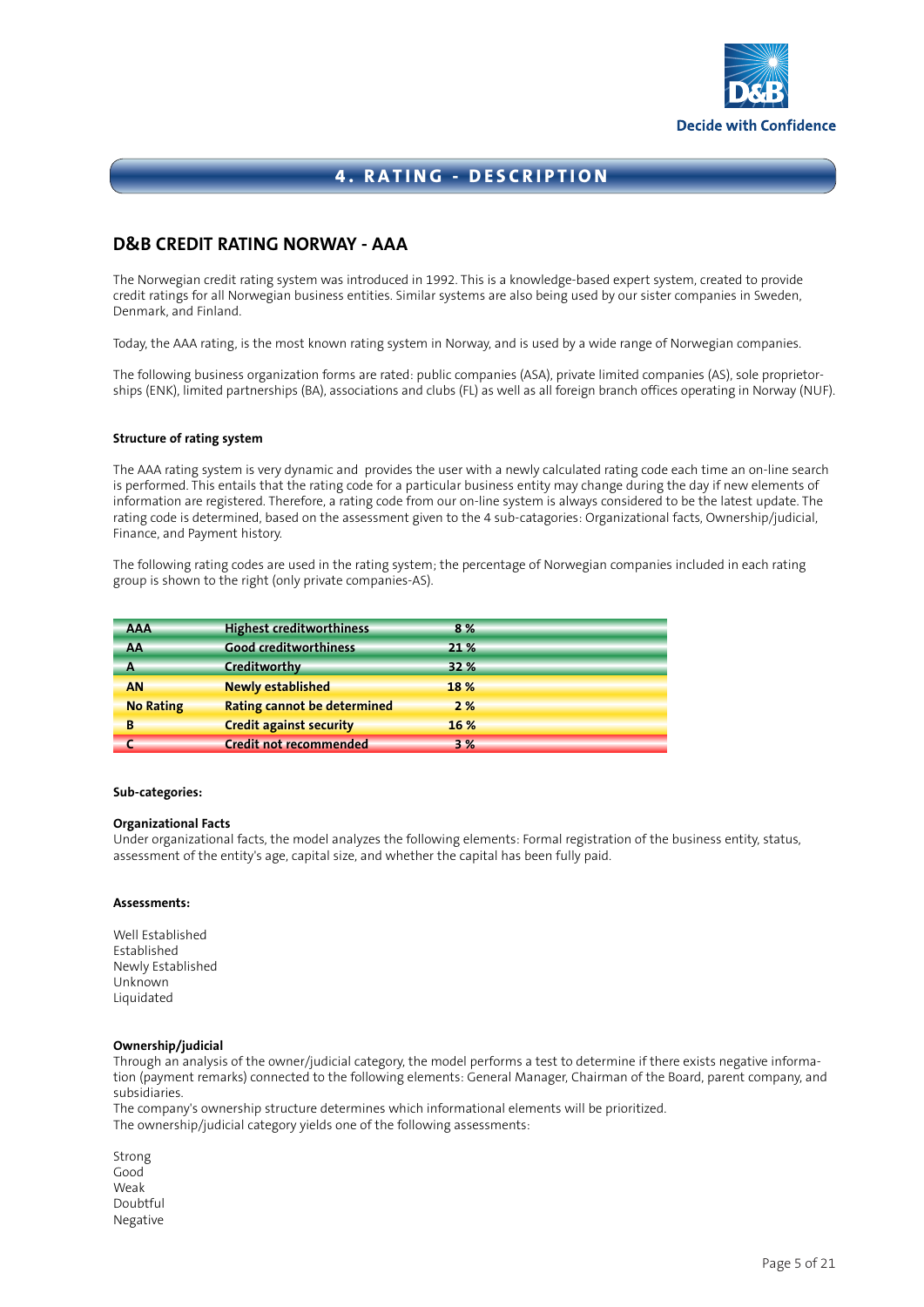

#### **Finance**

The finance area plays a central role in the rating model and a thorough analysis of the balance sheets for the last three years is performed. Additionally, the trend is measured against the accounting records of previous years. Due to the fact that accounting records already are "historical" when we receive them, we have chosen to only assess records that were completed less than 22 months ago. This means that an accounting record that was completed as of 12/31/2006 can be utilized as a means of determining a rating code until 11/1/2008. Prior to this date, all accounting records must be sent to the official registry in Brønnøysund and registered in our database. Business entities, whose accounting records are older than 22 month at the time the rating code is published, will receive an assessment of "accounting records too old" under the finance subcategory.

The financial assessment is split into three: return (profitability), cash flow and financing. An analysis of all pertinent financial numbers is performed, enabling our customers to assess the company's financial situation. In addition to analyzing the key figures of the most recent accounting records, we also look at its development from the previous year, attempting to discover a positive or negative trend as early as possible. The analysis, however, does not take into consideration the nominal amounts, but rather looks at the relationships between the individual sizes of the numbers from the key-figure analysis. This entails that even companies, whose sales and balances are low, may achieve a favorable rating. However, certain minimum sales and capital requirements have been set in order for a company to attain a AAA or AA rating. One of our points for awarding even small companies with a creditworthy rating has been that these companies must also be profitably run, have solid finances, and that the businesses are operated in a professional manner that deserves a favorable rating. Thus, many companies can be "happy to be small". However, our maximum recommended credit limit does take into consideration the size of the company. A company whose capital size is negative will never be able to attain a higher rating than "B". The following key financial ratios are utilized in the rating model:

Return on total assets Interest coverage Current ratio (liquidity ratio 1) Quick ratio (liquidity ratio 2) Long-term storage-financing Loss buffer Equity-capital ratio Shareholders capital (eventually shows how much of the capital that has been lost)

For more details on key ratios, see: Financial ratios-descriptions and formulas.

The finance-area of the rating model also takes into consideration any remarks made by external auditors. Upon registration of the accounting records, all external audits are reviewed and any eventual remarks registered. In those cases where the auditor(s) are unable to comment on the company's year-end closure, the note "Auditor remarks" is added to the finances sub-category. Companies having this assessment will not be given a creditworthy rating code (A, AA, AAA).

#### **The following assessments are used under the finance sub-category:**

Strong Good Acceptable Weak Poor No information available (balance sheet missing) Auditor remarks Balance sheet is too old (records are older than 22 months)

#### **Payment History**

This section of the rating model determines if the company has any payment remarks registered in our database. If this is the case, an extensive analysis of those defaults is performed. Our database of payment remarks contains information gathered from a large number of credit-reporting agencies, in addition to many of the Brønnøysund registers. The model analyzes a company's payment history, concentrating on the type, age, quantity, and amount of the payment default(s). An extensive analysis is of crucial importance in order to assign a company the correct rating code. For example, it is quite possible for a large company to attain a favorable rating code in spite of the presence of payment remarks. Companies declared to be insolvent are automatically assigned a rating code of "C".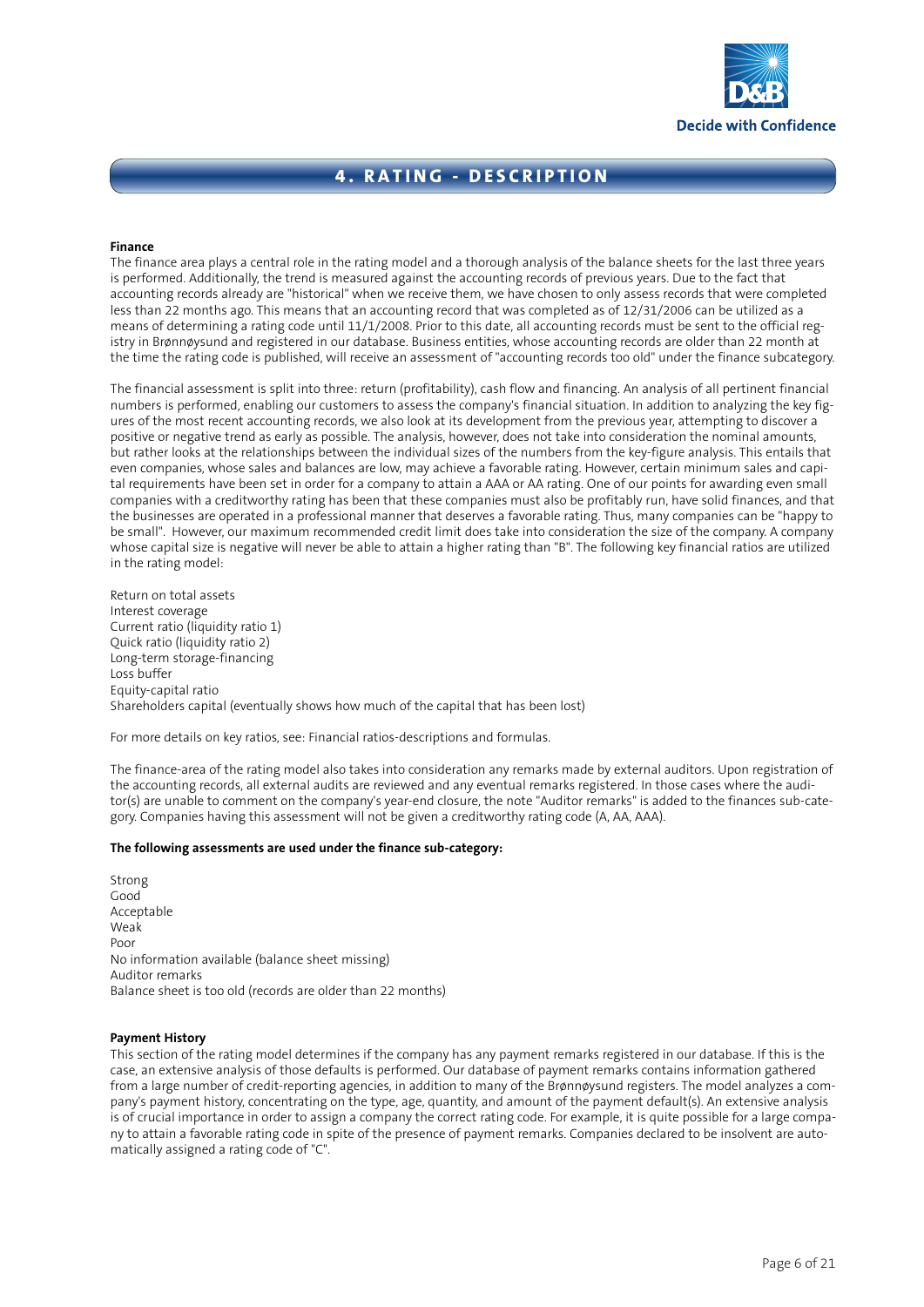

#### **The following assessments characterize the payment history sub-category:**

Excellent Acceptable Doubtful Poor Insolvent Bankrupt

#### **Newly established entities**

One of the unique features of the AAA model is how it assigns rating codes to newly established entities. These business entities will not be able to produce any accounting records until after roughly two years' existence. The model is built so that it takes into consideration the size of the firm's registered capital and whether or not this has been paid fully. The primary advantage of the model is that it assesses the key persons running the entity (General Manager and Chairman of the Board). A newly established entity is initially assigned a rating code of "AN", but if we encounter a negative payment history on the part of these key persons, the company will be assigned a rating code of "B" or "C". This feature of the model entails that a person who, for example, has declared bankruptcy one day and then registers a new business the next day receives a poor rating code for that entity.

#### **Rating Sole Proprietorships**

Dun & Bradstreet has developed a model specifically aimed at sole proprietorships. This model is built on the same platform used for corporations, but due to different access levels to informational sources, the models are characterized by different sets of rules. In the case of sole proprietorships, we focus on the proprietor's personal income tax returns for the past two years. Additionally, the model also takes into consideration any payment remarks registered on the proprietor and other entities the proprietor is involved in, and if the proprietor has ever been associated with an entity that has declared bankruptcy.

#### **Exceptions**

Due to special balance sheet forms, banks, financial institutions, and insurance companies are not assigned a rating code. Information pertaining to their registration is, however, available through the on-line system. Entities with a creditworthy rating (AAA, AA, and A) and having sales in excess of NOK 1 mill. are in addition to the rating code assigned a maximum recommended credit limit. Entities belonging to the industries "shipping" and "property management" are, however, not assigned a recommended credit limit.

#### **Characteristics of entities within the individual rating codes**

The rating code is determined, based on a combination of the four previously discussed sub-categories. There are several different combinations that yield the individual rating codes.

Below, please find an example of how an average entity within each rating code may appear:

**AAA:** The entity has a strong financial structure, is well established, and there are no registered payment remarks associated with the entity itself, the key persons, or the shareholders.

**AA:** The characteristics of an "AA" rated entity are that it is well established, and has a good or acceptable financial structure. Moreover, there are no negative payment remarks registered on the legal entity or the owner.

**A:** An "A" rated entity is usually characterized by a somewhat weak financial structure; nevertheless, it is still considered to be a creditworthy entity. There are no registered payment remarks associated with the owner or relatively insignificant negative information related to the company's payment history. There exists no record of any negative information that might be considered of crucial importance to the company's ability to continue operating.

**AN:** Newly established entity (between 0-2 years old), where accounting records have not yet been received. No payments remarks or negative information is associated with the entity, owner, general manager, Chairman of the Board, or the shareholders.

**No Rating:** Payment remarks and negative events that are of significance to the future operation of the entity often characterize these types of entities. Additionally, key elements of information might not be available, making it impossible for us to assess the entity's creditworthiness.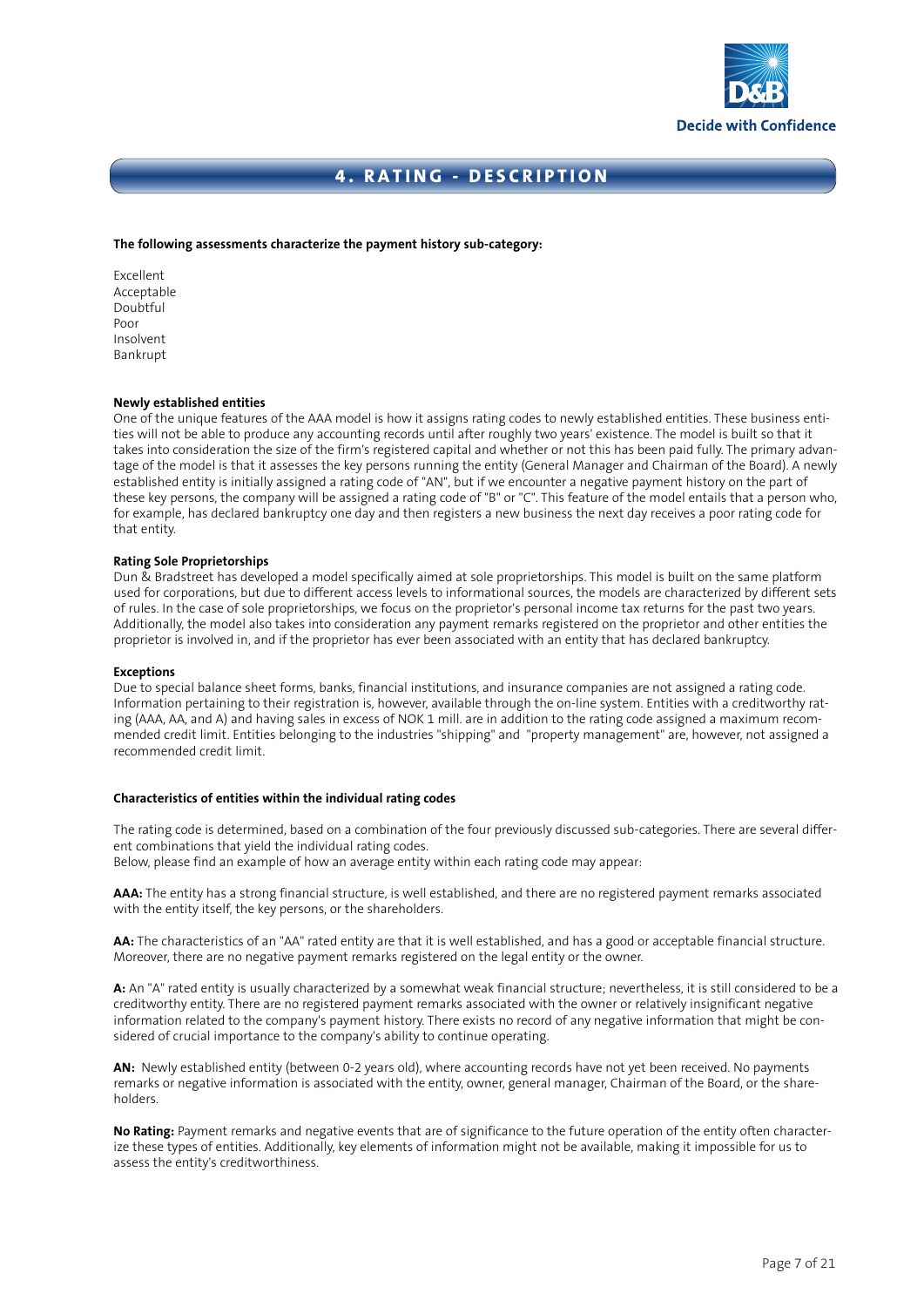

**B:** A "B" rated company is characterized as having a weak or poor financial structure. The entity has been operating at a loss and the paid-in capital has been partially or wholly lost. No negative information has been registered with respect to payment remarks.

**C:** This entity has a weak or poor financial structure and there are severe payment remarks registered. The entity may also be recently established, without accounting records. In the latter case, there would be negative information registered on the entity, general manager, or the Chairman of the Board.

Exceptions to this scheme of classification do exist; however, the most common situations have been described. For example, it's possible for an entity with severe financial problems to have acceptable finances, based on the past years accounting records. However, the registration of new payment remarks could result in the entity's rating code being reduced to a "B" or "C". Entities with poor finances will not automatically receive a better rating if new capital is injected; rather, the effect will be noticeable at the time the next year's closing records are registered.

#### **Bankruptcy risk**

Having used the rating system for several years has enabled us to make a statement surrounding the risk of an entity declaring bankruptcy. We receive continuous updates of all entities that declare bankruptcy so that we are able to see what rating codes these entities had 12 months before bankruptcy and at the time bankruptcy was declared.

The statistics enable us to determine the probability that a particular entity with a given rating code will declare bankruptcy within one year. As seen in the table below, 1 out of 7 C-rated private companies will declare bankruptcy within one year.

| Rating       | Probability of bankruptcy (i %) |
|--------------|---------------------------------|
| AAA          | 0.19                            |
| AA           | 0.25                            |
| Α            | 0.70                            |
| AN           | 1.78                            |
| Ingen rating | 3,77                            |
| B            | 3,01                            |
| $\subset$    | 14,67                           |
|              |                                 |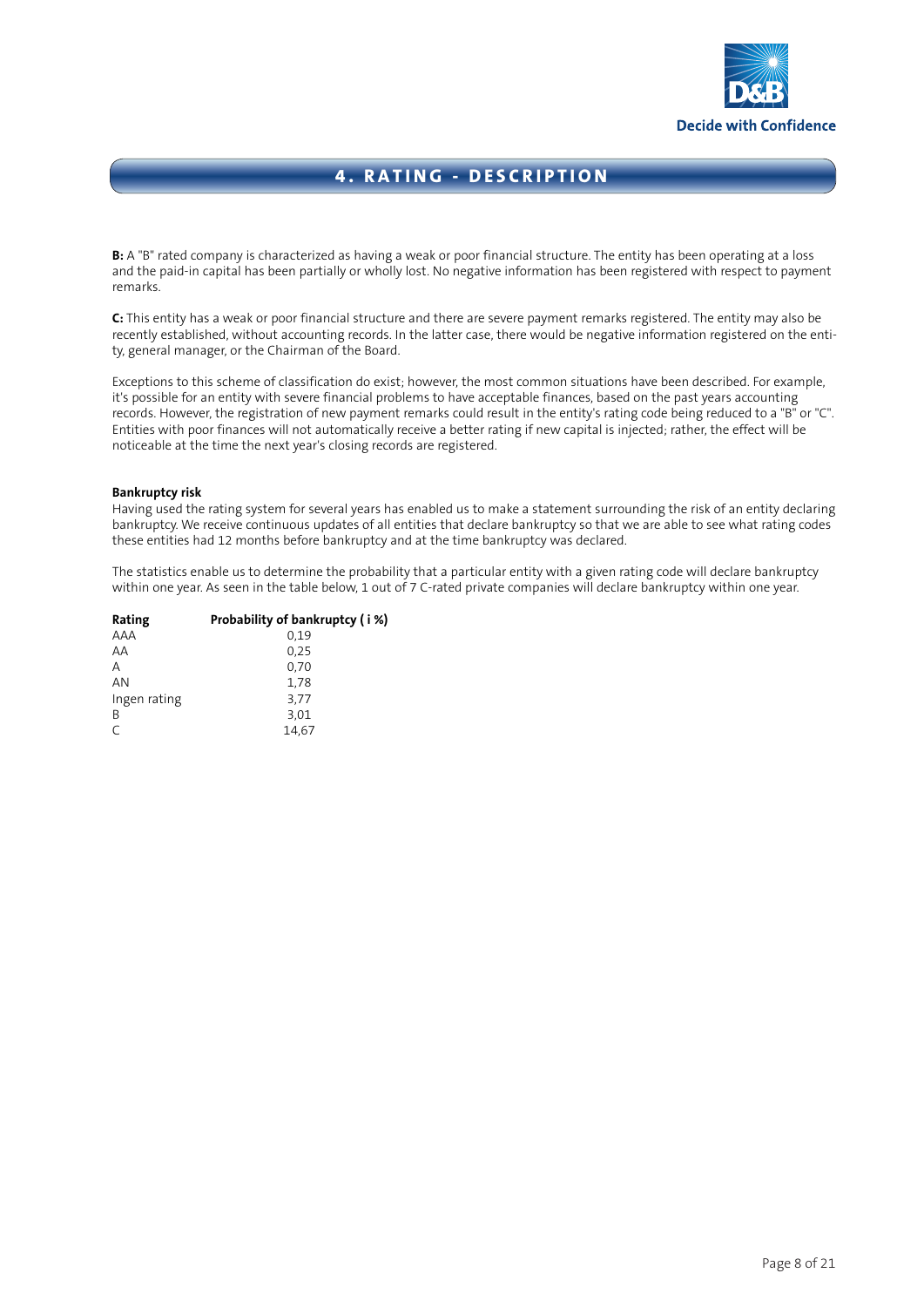

# **5. ORGANIZATIONAL FACTS**

**Credit profile: Well established**

| <b>Company name</b>       | RJUKAN METALL MASKIN OG PROFIL AS                             |
|---------------------------|---------------------------------------------------------------|
| Legal form                | PRIVATE LIMITED COMPANY                                       |
| <b>Share capital</b>      | 1 101 000 - Paid-in full                                      |
|                           | <b>COMPANY OWNED</b>                                          |
| <b>Group connection</b>   | <b>YES</b>                                                    |
| <b>Established year</b>   | 1990                                                          |
| Date of establishment     | 03-09-1990                                                    |
| Date of registration      | 25-10-1990                                                    |
| <b>Reg. Place</b>         | Foretaksregisteret                                            |
| <b>Auditor</b>            | Revisjonsfirmaet Møller & Co AS - 973197460                   |
| Line of business          | 29560 - MANUFACTURE OF OTHER SPECIAL PURPOSE MACHINERY N.E.C. |
| The object of the company |                                                               |
| No. of employees          | $2006 - 6$                                                    |
|                           | $2007 - 6$                                                    |
|                           | $2008 - 12$                                                   |
| <b>Municipality name</b>  | <b>TINN</b>                                                   |
| County                    | TELEMARK                                                      |
|                           |                                                               |
| Man. Direc.               | <b>DAHL TOR GRAF</b>                                          |
| Signature                 | <b>SIGNATURE EXISTS</b>                                       |
| Procuration               | PROCURATION EXISTS                                            |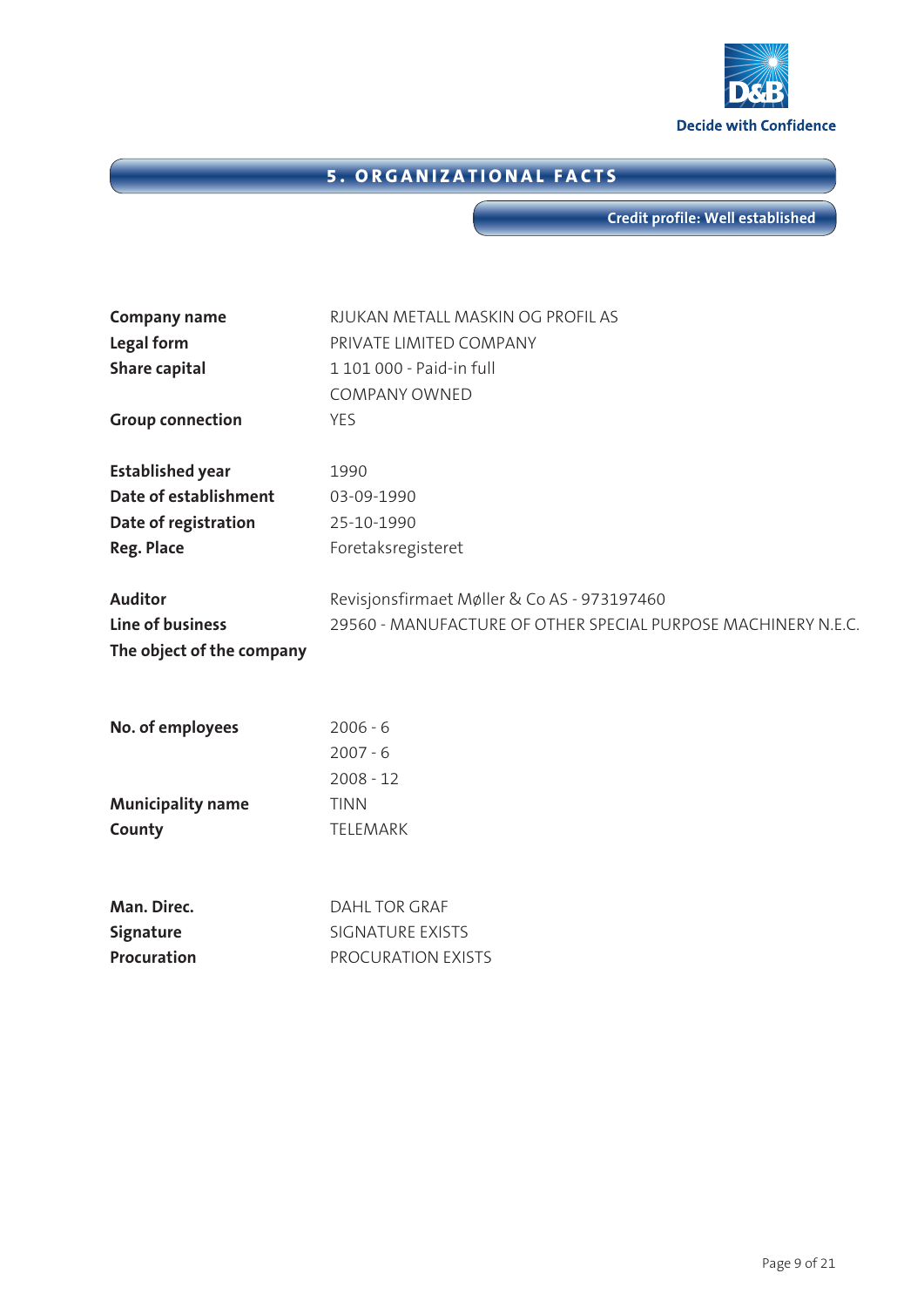

# **6. OWNER/JUDICIAL**

# **Credit profile: Strong**

| <b>Duty</b>  | <b>Born</b> | <b>Name</b>        | <b>Postal address</b> |
|--------------|-------------|--------------------|-----------------------|
| Man. Direc.  | 250849      | DAHL TOR GRAF      | 3660 RJUKAN           |
| Chairman     | 270148      | FLÅTO TOMAS        | 0284 OSLO             |
| Board member | 270578      | DAHL HELENE HÅLAND | 3660 RJUKAN           |
| Board member | 081180      | DAHL NINA HÅLAND   | 3660 RJUKAN           |
| Board member | 250849      | DAHL TOR GRAF      | 3660 RJUKAN           |

### **Shareholders**

| <b>Name</b>              | National ID./ VAT | Date of Birth | <b>Postal Address</b> | ihare |
|--------------------------|-------------------|---------------|-----------------------|-------|
| RJUKAN METALL HOLDING AS | 976 968 492       |               | 3660 RJUKAN           | 100 % |

### **Subsidiary company**

| Subsidiary company Name        | <b>Subsidiary company ID</b> | <b>Post office</b> | <b>Share</b> | <b>Status</b> |
|--------------------------------|------------------------------|--------------------|--------------|---------------|
| RIUKAN METALL GLASS TEKNIKK AS | 976 328 094                  | 3660 RJUKAN        | 100 %        | Active        |
| RJUKAN METALL PLC              | 289 864 126                  | 0000               | 100 %        |               |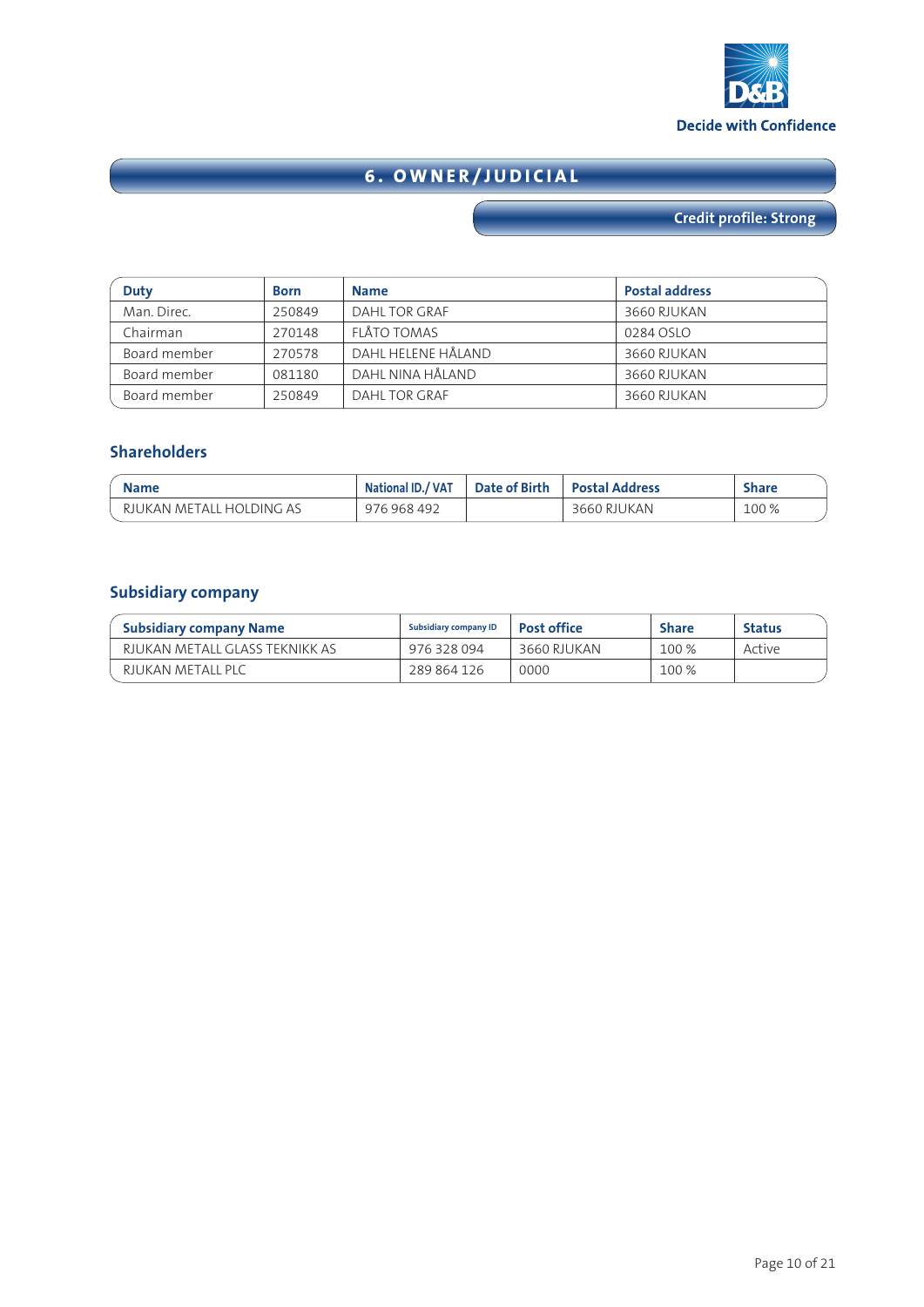

# **7. FINANCE - SUMMARY**

# **Credit profile: Strong**

| <b>Result</b>                                                 |         |         | Figures in tnok |
|---------------------------------------------------------------|---------|---------|-----------------|
| <b>Fiscal year</b>                                            | 12-2007 | 12-2006 | 12-2005         |
| <b>TOTAL REVENUE</b>                                          | 14 4 29 | 12 4 14 | 8965            |
| Cost of goods                                                 | 6861    | 4791    | 1628            |
| Wage costs                                                    | 3 0 8 7 | 2 5 5 2 | 1823            |
| Depreciation (ordinary on fixed assets and intangible assets) | 92      | 92      | 92              |
| Other operating costs                                         | 3088    | 3821    | 2661            |
| <b>RESULT AFTER DEPRECIATION</b>                              | 1 3 0 1 | 1 1 5 8 | 2 1 8 7         |
| Pre-tax profit (operating result before tax)                  | 853     | 626     | 1673            |
| Total tax                                                     | 240     | $-371$  | 0               |
| <b>NET INCOME</b>                                             | 613     | 997     | 1673            |

| <b>Assets</b>                                    |          |          | Figures in tnok |
|--------------------------------------------------|----------|----------|-----------------|
| <b>Fiscal year</b>                               | 12-2007  | 12-2006  | 12-2005         |
| <b>TOTAL FIXED ASSETS</b>                        | 595      | 927      | 649             |
| Real estate (Land, buildings and other property) | $\Omega$ | $\Omega$ | 0               |
| Machines/Equipment                               | $\Omega$ | $\Omega$ | $\overline{0}$  |
| Investments in shares                            | $\Omega$ | $\Omega$ | $\Omega$        |
| <b>TOTAL CURRENT ASSETS (TOTAL)</b>              | 9 1 1 5  | 8 4 0 2  | 8801            |
| Inventories                                      | 2 2 9 3  | 4535     | 5 1 7 9         |
| Accounts receivables                             | 5759     | 3 3 9 2  | 2686            |
| Cash / Bank deposits etc.                        | 397      | 45       | 392             |
| <b>TOTAL ASSETS</b>                              | 9710     | 9 3 2 9  | 9450            |

# **Liability / equity** Figures in the set of the set of the set of the set of the set of the set of the set of the set of the set of the set of the set of the set of the set of the set of the set of the set of the set of the

| <b>Fiscal year</b>                    | 12-2007 | 12-2006 | 12-2005 |
|---------------------------------------|---------|---------|---------|
|                                       |         |         |         |
| <b>SHAREHOLDERS EOUITY</b>            | 2 5 0 6 | 1894    | 897     |
| Share capital                         | 1 1 0 1 | 1 1 0 1 | 1 1 0 1 |
| <b>TOTAL LONG-TERM LIABILITIES</b>    | 2 5 4 0 | 3 1 8 3 | 4359    |
| <b>TOTAL CURRENT LIABILITIES</b>      | 4664    | 4 2 5 2 | 4 1 9 4 |
| Accounts payable (Trade creditors)    | 1482    | 1 3 4 4 | 1712    |
| Public duties payable                 | 190     | 132     | 321     |
| <b>TOTAL LIABILITIES &amp; EQUITY</b> | 9710    | 9 3 2 9 | 9450    |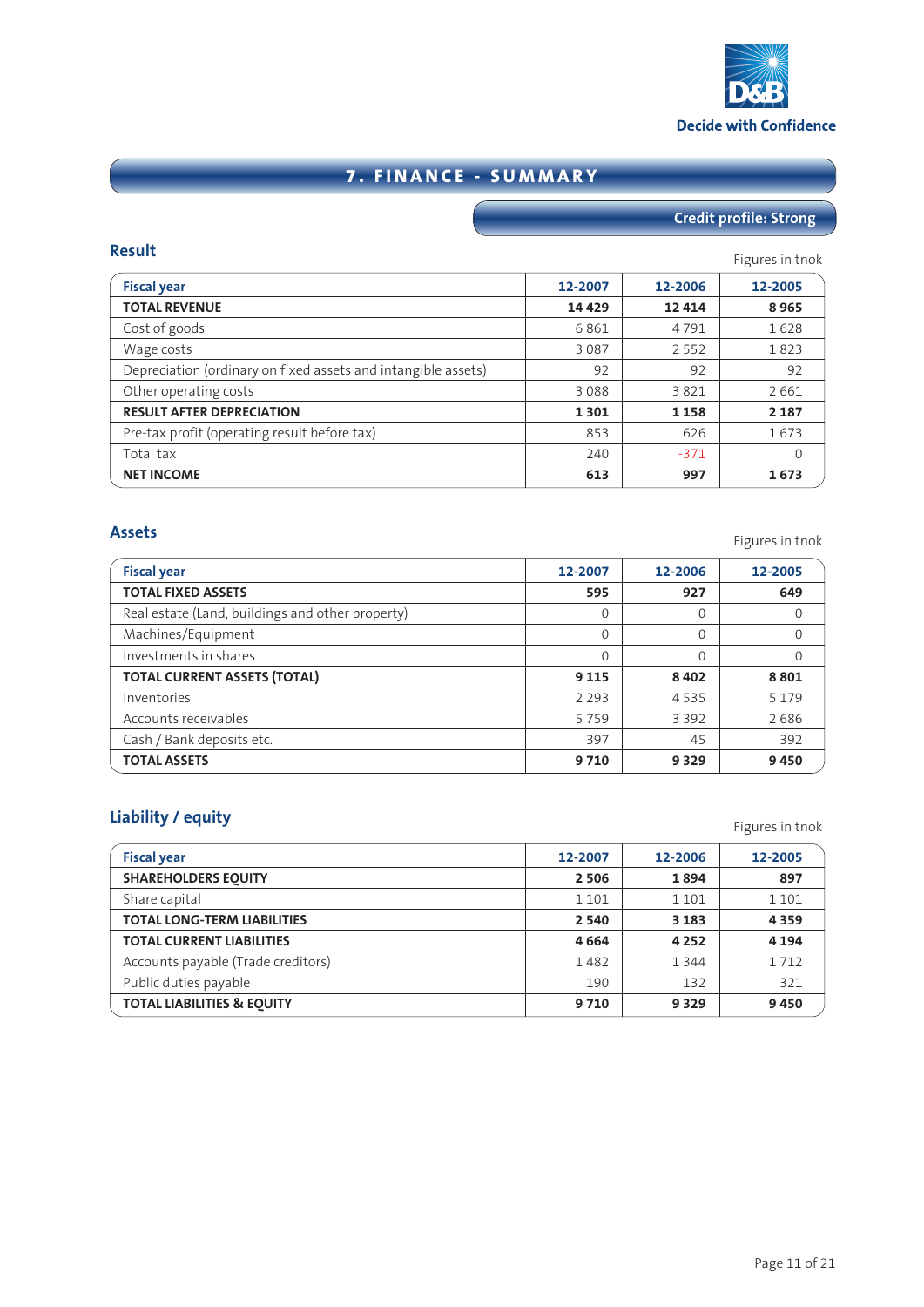

# **7. FINANCE - SUMMARY, CONTINUED**

**Credit profile: Strong**

### **Remarks from auditor**

| Year |                                                                                                |
|------|------------------------------------------------------------------------------------------------|
| 2007 | Tax reduction is not placed in own account or not fully paid in.                               |
| 2006 | Tax reduction is not placed in own account or not fully paid in.                               |
| 2005 | Other reservations.                                                                            |
| 2005 | Unlawful loan to shareholders.                                                                 |
| 2005 | Tax reduction is not placed in own account or not fully paid in.                               |
| 2005 | Sharecapital is lost. Continued operations assuming additonal capital and/or improved results. |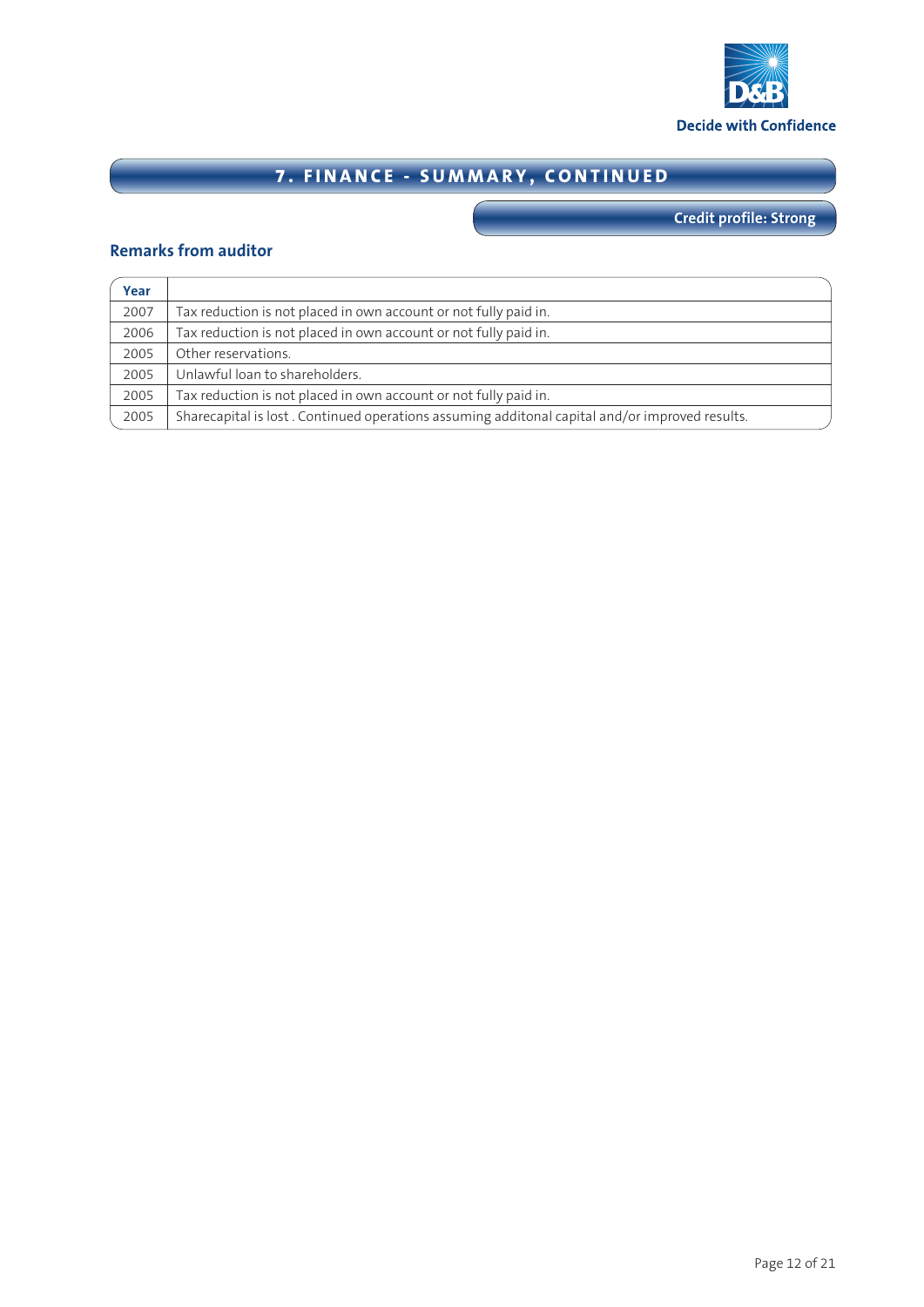

# **8. FINANCIAL STATEMENT**

# **Credit profile: Strong**

### **Income Statement Income Statement**

| <b>Figures</b> in those<br><b>Fiscal year</b><br>12-2007<br>12-2006 |                |                |                 |  |  |
|---------------------------------------------------------------------|----------------|----------------|-----------------|--|--|
| <b>TOTAL REVENUE</b>                                                | 14 4 29        | 12 4 14        | 12-2005<br>8965 |  |  |
| Sales income                                                        | 14 4 17        | 12 4 14        | 8965            |  |  |
|                                                                     | 11             | $\Omega$       | $\mathbf 0$     |  |  |
| Other operating income                                              | 6861           | 4791           |                 |  |  |
| Cost of goods<br>Movement in inventories                            |                |                | 1628            |  |  |
|                                                                     | $\Omega$       | $\Omega$       | 574             |  |  |
| Wage costs                                                          | 3 0 8 7        | 2 5 5 2        | 1823            |  |  |
| Depreciation (ordinary on fixed assets and intangible assets)       | 92             | 92             | 92              |  |  |
| Write-down (on fixed assets and tangible assets)                    | $\Omega$       | $\Omega$       | $\Omega$        |  |  |
| Other operating costs                                               | 3088           | 3821           | 2661            |  |  |
| <b>Result after depreciation</b>                                    | 1301           | 1 1 5 8        | 2 1 8 7         |  |  |
| Investment subsidiaries (income from subsidiaries)                  | $\Omega$       | $\Omega$       | $\Omega$        |  |  |
| Investment group (income from other group entities)                 | 0              | $\Omega$       | 0               |  |  |
| Other investments (income from associates)                          | 0              | $\Omega$       | 0               |  |  |
| Interest income group                                               | 0              | 0              | 0               |  |  |
| Other interest income                                               | $\Omega$       | $\overline{2}$ | $\overline{0}$  |  |  |
| Other financial income                                              | 508            | 153            | 278             |  |  |
| Change of value financial current assets                            | 0              | $\Omega$       | 0               |  |  |
| Depreciation current financial assets (write-down)                  | 0              | 0              | 0               |  |  |
| Depreciation fixed financial assets (write-down)                    | $\overline{0}$ | $\Omega$       | 0               |  |  |
| Interest costs group (interest paisd to group companies)            | 0              | $\Omega$       | $\overline{0}$  |  |  |
| Other interest costs                                                | 0              | 258            | 419             |  |  |
| Other financial costs                                               | 956            | 429            | 374             |  |  |
| Pre-tax profit (operating result before tax)                        | 853            | 626            | 1673            |  |  |
| Tax on ordinary profit                                              | 240            | $-371$         | $\mathbf{0}$    |  |  |
| <b>Ordinary operating profit</b>                                    | 613            | 997            | 1673            |  |  |
| Extraordinary income                                                | 0              | $\Omega$       | $\mathbf{0}$    |  |  |
| Extraordinary costs                                                 | $\Omega$       | $\Omega$       | $\overline{0}$  |  |  |
| Tax on extraordinary profit                                         | 0              | $\Omega$       | 0               |  |  |
| Total tax                                                           | 240            | $-371$         | 0               |  |  |
| Minority interests                                                  | 0              | 0              | $\mathbf 0$     |  |  |
| <b>Net income</b>                                                   | 613            | 997            | 1673            |  |  |
| Group contribution                                                  | 0              | $\Omega$       | $\mathbf{0}$    |  |  |
| Dividend                                                            | 0              | $\Omega$       | $\mathbf 0$     |  |  |
| Transfer assessment differences (Reserve for valuation variances)   | 0              | 0              | $\mathbf 0$     |  |  |
| Transfer other equity                                               | 613            | 997            | 1673            |  |  |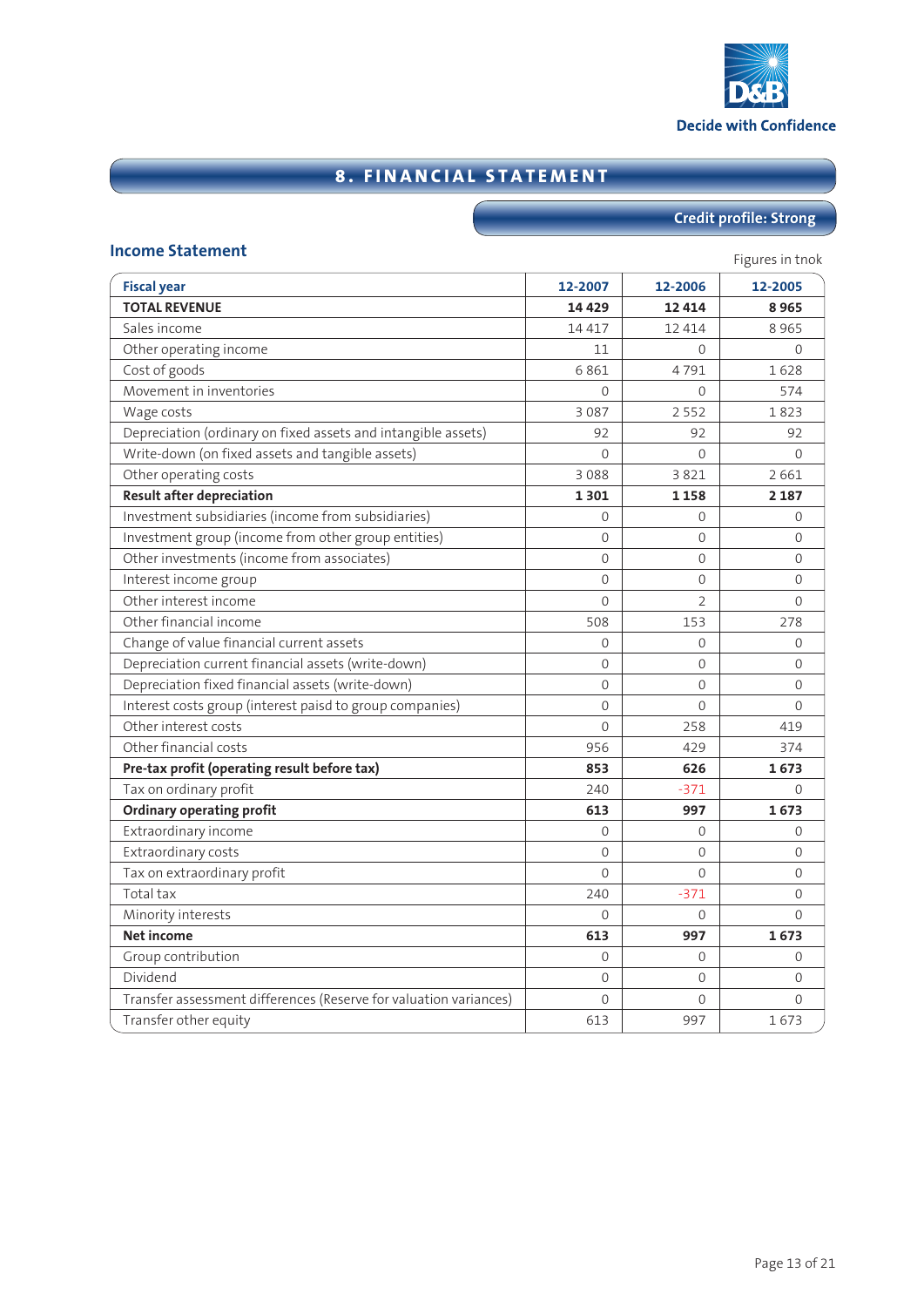

# **8. FINANCE - STATEMENT, CONTINUED**

# **Credit profile: Strong**

| <b>Fiscal year</b>                                                              | 12-2007             | 12-2006      | 12-2005        |
|---------------------------------------------------------------------------------|---------------------|--------------|----------------|
| <b>TOTAL FIXED ASSETS</b>                                                       | 595                 | 927          | 649            |
| <b>Total intangiable assets</b>                                                 | 131                 | 371          | 0              |
| Research and development                                                        | $\Omega$            | $\Omega$     | $\Omega$       |
| Patents etc. (Patents, Concessions, Licences, Trade mark)                       | $\Omega$            | $\Omega$     | $\Omega$       |
| Deferred tax asset                                                              | 131                 | 371          | $\mathbf{0}$   |
| Goodwill                                                                        | $\Omega$            | $\Omega$     | $\Omega$       |
| Durable assets (total) (Tangible fixed assets)                                  | 465                 | 557          | 649            |
| Real estate (Land, buildings and other property)                                | $\Omega$            | $\Omega$     | 0              |
| Machines/Equipment                                                              | $\Omega$            | $\Omega$     | $\Omega$       |
| Ships, rigs, aeroplanes etc.                                                    | $\Omega$            | $\Omega$     | $\Omega$       |
| Working moveable property (Fixtures and fittings, tools, office machinery etc.) | 465                 | 557          | 649            |
| <b>Financial fixed assets (total)</b>                                           | 0                   | 0            | 0              |
| Investments in subsidiaries                                                     | 0                   | $\Omega$     | $\Omega$       |
| Investments in other group companies                                            | 0                   | $\Omega$     | $\overline{0}$ |
| Group receivables                                                               | $\Omega$            | $\Omega$     | $\Omega$       |
| Investments in other associates                                                 | 0                   | $\Omega$     | $\Omega$       |
| Loans to associates and joint ventures                                          | $\Omega$            | $\Omega$     | $\Omega$       |
| Investments in shares                                                           | 0                   | $\Omega$     | $\mathbf{0}$   |
| Bonds and other receivables                                                     | $\Omega$            | $\Omega$     | $\Omega$       |
| Pension fund                                                                    | $\Omega$            | $\Omega$     | $\Omega$       |
| <b>Other fixed assets</b>                                                       | $-1$                | $-1$         | 0              |
| <b>TOTAL CURRENT ASSETS (TOTAL)</b>                                             | 9 1 1 5             | 8 4 0 2      | 8801           |
| <b>Inventories</b>                                                              | 2 2 9 3             | 4535         | 5 1 7 9        |
| Raw materials                                                                   | 0                   | $\Omega$     | 0              |
| Produced goods                                                                  | 0                   | $\Omega$     | $\Omega$       |
| Finished goods                                                                  | 2 2 9 3             | 4535         | 5 1 7 9        |
| Account receivables (total)                                                     | 6426                | 3822         | 3 2 3 0        |
| Accounts receivables                                                            | 5759                | 3 3 9 2      | 2686           |
| Other receivables                                                               | 667                 | 327          | 536            |
| Group receivables (total)                                                       | 0                   | 102          | 8              |
| Claim on payment company capital (Subscribed capital but not paid)              | $\mathsf{O}\xspace$ | 0            | 0              |
| Investments (total)                                                             | 0                   | 0            | 0              |
| Shares in group companies                                                       | 0                   | 0            | 0              |
| Other shares (Quoted investment shares)                                         | $\mathbf{0}$        | 0            | $\mathbf{0}$   |
| Other bonds (Quoted bonds)                                                      | $\mathbf{0}$        | 0            | 0              |
| Other quoted financial instruments                                              | $\mathbf 0$         | 0            | 0              |
| Other financial instruments                                                     | 0                   | 0            | 0              |
| Cash / Bank deposits etc.                                                       | 397                 | 45           | 392            |
| Other current assets                                                            | $-1$                | $\mathbf{1}$ | 0              |
| <b>TOTAL ASSETS</b>                                                             |                     | 9 3 2 9      | 9450           |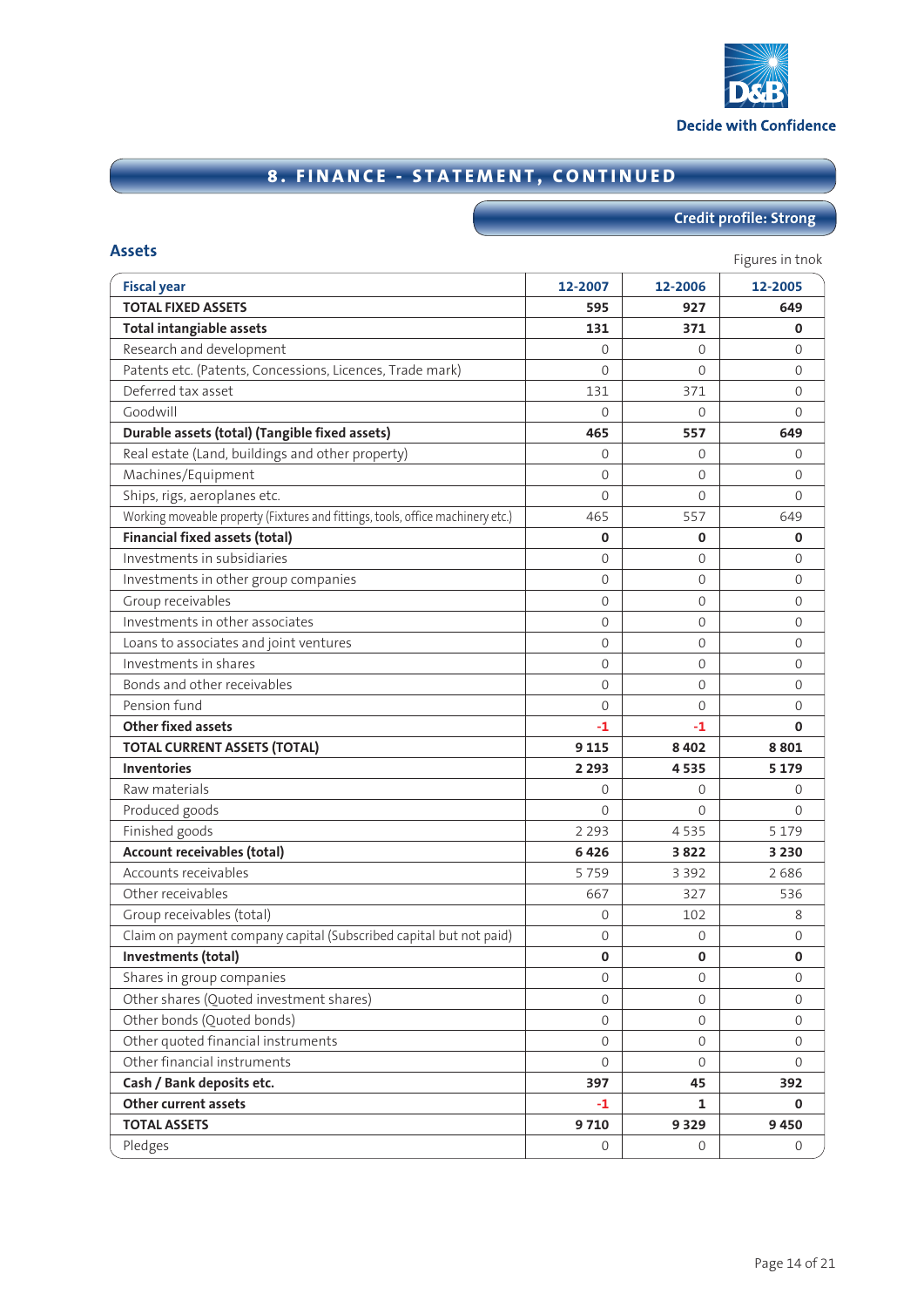

# **8. FINANCE - STATEMENT, CONTINUED**

# **Credit profile: Strong**

# **Liability / equity** Figures in the **Liability / equity**

| <b>Fiscal year</b>                               | 12-2007        | 12-2006  | 12-2005      |
|--------------------------------------------------|----------------|----------|--------------|
| <b>SHAREHOLDERS EQUITY</b>                       | 2 5 0 6        | 1894     | 897          |
| Deposit equity (Paid-in capital)                 | 1 1 0 1        | 1 1 0 1  | 1 1 0 1      |
| Share capital                                    | 1 1 0 1        | 1 1 0 1  | 1 1 0 1      |
| Own shares                                       | $\Omega$       | $\Omega$ | $\Omega$     |
| Profit fund                                      | $\Omega$       | $\Omega$ | $\Omega$     |
| <b>Earned equity</b>                             | 1405           | 793      | $-204$       |
| Transfer assessment difference                   | $\Omega$       | $\Omega$ | $\Omega$     |
| Other restricted equity                          | 1 4 0 5        | 793      | $-204$       |
| <b>LIABILITIES</b>                               | 7 204          | 7435     | 8553         |
| <b>Total long-term liabilities</b>               | 2 5 4 0        | 3 1 8 3  | 4359         |
| Allocation liabilities (Provisions)              | $\mathbf{0}$   | 0        | $\mathbf{0}$ |
| Pension liabilities                              | $\Omega$       | $\Omega$ | $\Omega$     |
| Deferred tax liabilities                         | $\overline{0}$ | $\Omega$ | 0            |
| Other allocations liabilities (Other provisions) | $\Omega$       | $\Omega$ | $\Omega$     |
| Other long-term liabilities                      | 2 5 4 0        | 3 1 8 3  | 4 3 5 9      |
| Converted debt (Convertible loans)               | 0              | $\Omega$ | $\mathbf{0}$ |
| Bond loan (Certificate loans)                    | $\Omega$       | $\Omega$ | $\Omega$     |
| Debt to credit companies (long-term)             | 1417           | 2091     | 2780         |
| Long-term group liabilities                      | $\Omega$       | 918      | 1 1 5 7      |
| Subordinated loan capital                        | $\Omega$       | $\Omega$ | $\Omega$     |
| Other long-term debt                             | 1 1 2 3        | 174      | 422          |
| <b>Total current liabilities</b>                 | 4664           | 4 2 5 2  | 4 1 9 4      |
| Converted debt (Convertible loans)               | $\mathbf 0$    | $\Omega$ | $\Omega$     |
| Certificate loans                                | $\Omega$       | $\Omega$ | $\Omega$     |
| Debt to credit companies (short-term)            | 1 4 4 5        | 1536     | 1 3 0 3      |
| Bank overdraft                                   | $\mathbf 0$    | $\Omega$ | $\mathbf{0}$ |
| Accounts payable (Trade creditors)               | 1482           | 1 3 4 4  | 1712         |
| Tax payable                                      | $\Omega$       | $\Omega$ | $\Omega$     |
| Public duties payable                            | 190            | 132      | 321          |
| Intercompany payable (short-term)                | $\mathbf{0}$   | $\Omega$ | $\Omega$     |
| Dividends                                        | $\Omega$       | $\Omega$ | $\mathbf{0}$ |
| Other current liabilities                        | 1547           | 1 2 4 0  | 858          |
| <b>TOTAL LIABILITIES &amp; EQUITY</b>            | 9710           | 9 3 2 9  | 9450         |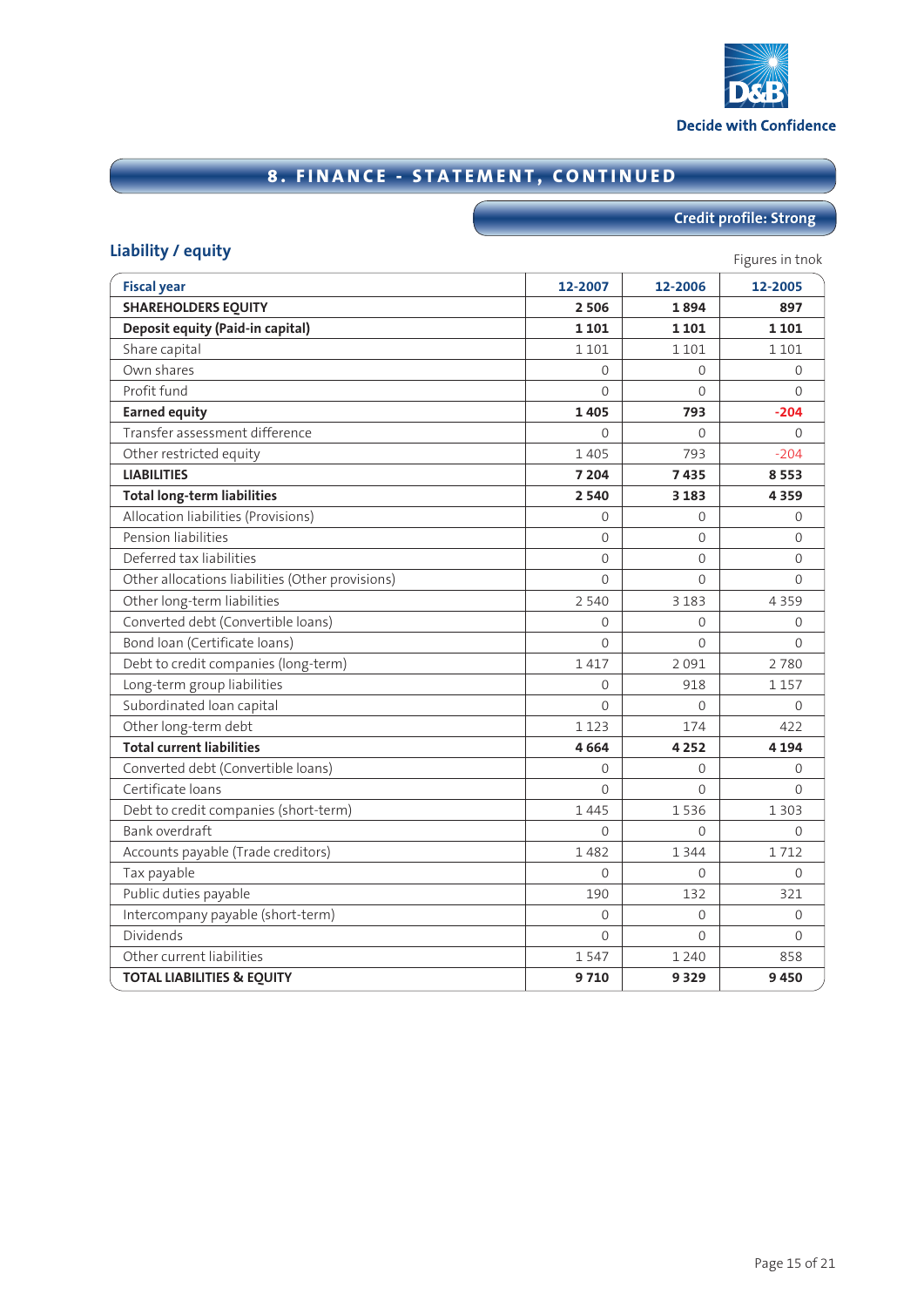

# **9. KEY FINANCIAL RATIOS**

| Return                  | 2006<br>2007 |                  |         |                  | 2005    |                  |
|-------------------------|--------------|------------------|---------|------------------|---------|------------------|
|                         |              | Line of business |         | Line of business |         | Line of business |
| Profit margin           | 5.91%        | 18.91%           | 5.04%   | 13,80 %          | 18.66%  | 2.34%            |
| Interest cover          | 0.00%        | 999.99%          | 342,64% | 999,99%          | 499.28% | 414,12%          |
| Return on total capital | 19.00 %      | 12.00 %          | 13,98%  | 11,86 %          | 27,28%  | 1,82%            |
| Return on equity        | 27,86 %      | 17,10 %          | 71,44 % | 13,36 %          | 999.99% | 1,61%            |

| е<br>עונ<br>æ |  |
|---------------|--|
|               |  |

| <b>Solvency</b> |         | 2007             |         | 2006             |        | 2005             |
|-----------------|---------|------------------|---------|------------------|--------|------------------|
|                 |         | Line of business |         | Line of business |        | Line of business |
| Equity ratio    | 25,81%  | 52.62 %          | 20,30%  | 58,75 %          | 9.49%  | 69,40 %          |
| Loss buffer     | 17,37 % | 89.58%           | 15,26 % | 82,41%           | 10,01% | 146,81%          |

| <b>Cash-flow</b>                  | 2006<br>2007 |                  |       |                  |       | 2005             |
|-----------------------------------|--------------|------------------|-------|------------------|-------|------------------|
|                                   |              | Line of business |       | Line of business |       | Line of business |
| Current ratio (Liquidity ratio 1) | 1,95         | 1,16             | 1,98  | 1,32             | 2,10  | 1,37             |
| Quick ratio (Liquidity ratio 2)   | 1.46         | 0,97             | 0.91  | 1,13             | 0,86  | 1,19             |
| Liquid assets in % turnover       | 2,75%        | 12,61 %          | 0,36% | 12,05 %          | 4,37% | 21,27 %          |

| 2007                                  |         | <b>Financing</b> |        |                  |        | 2006             |  | 2005 |
|---------------------------------------|---------|------------------|--------|------------------|--------|------------------|--|------|
|                                       |         | Line of business |        | Line of business |        | Line of business |  |      |
| Long term stock (inventory) financing | 100,00% | 82.21 %          | 91.51% | 100,00 %         | 88.96% | 100,00%          |  |      |
| Cost of external capital              | 13.06 % | 2.91 %           | 8.59%  | 3.31%            | 8.83%  | 2,50 %           |  |      |

| <b>Effectiveness</b> | 2007    |                  |         | 2006             |         | 2005             |  |
|----------------------|---------|------------------|---------|------------------|---------|------------------|--|
|                      |         | Line of business |         | Line of business |         | Line of business |  |
| Average storage time | 181.62d | 65.38d           | 370.03d | 37.15d           | 999,99d | 64.33d           |  |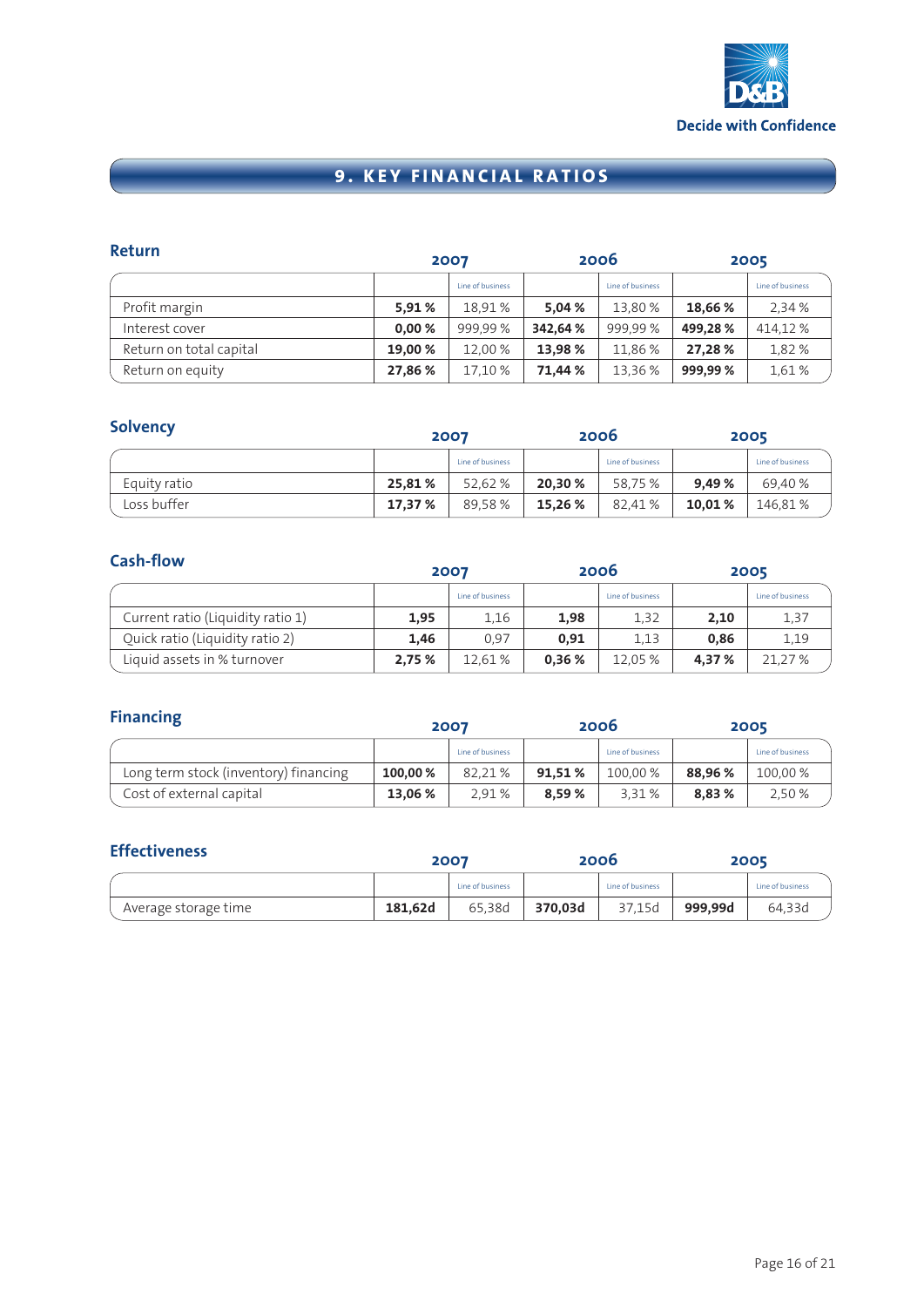

### **10. KEY FINANCIAL RATIOS - DESCRIPTION**

### **KEY RATIOS - DESCRIPTIONS AND FORMULAS**

We have divided the ratios into 4 categories: Return (profitability), Solvency, Cash-flow and Financing.

#### **RETURN**

#### **Profit Margin**

Profit margin shows how much profit the company generates in % of total turnover. A good margin should be more than 10 %. In capital-intensive industries it should be even higher. Formula: Income before tax \* 100%/Turnover

#### **Interest coverage**

This ratio shows the company's ability to serve their loans by paying interest. We measure how many times the income before interest covers the interest expenses. The absolute minimum requirement should be 100% which means that you can pay the interest, but then you have zero left to pay taxes our dividends. We say that a sound company should have an interest coverage ratio of 300% or more.

Formula: (Income before tax + Interest expenses) X 100%/Interest expenses

#### **Return on total capital**

This ratio shows how much return the company generates on the total capital (assets). This ratio should exceed common interest level on deposits or else it would be more profitable to put the money in the bank. Formula: (Income before tax + Financial costs) X 100%/Average total capital

#### **Return on equity**

Return on equity shows the return from the owner's perspective. Be aware that this ratio gets higher the less equity the company has.

Formula: (Income before tax - Tax) X 100%/Average shareholders equity

#### **SOLVENCY**

#### **Equity ratio**

Shows how much of the total capital that is equity. Negative or zero equity means that the shareholders capital is lost. Formula: Shareholders equity X 100%/Total capital

#### **Loss buffer**

This ratio measures the shareholders equity as a percentage of the turnover. Given unchanged turnover, the loss buffer shows how negative profit margin you can have before the share capital is lost. An acceptable loss buffer should be more than 10 %. Formula: Shareholders equity X 100%/Turnover

#### **CASH-FLOW**

#### **Current ratio (liquidity ratio 1)**

This ratio looks at the relation between current assets and current liabilities. The goal should be that your current assets, that is sellable within short term (1 year) should exceed current liabilities (payable within 1 year). This ratio should be at least 1,3 to be acceptable.

Formula: Current assets/Current liabilities

#### **Quick ratio (liquidity ratio 2)**

Compared to current ratio, this ratio focuses on the most liquid assets, which means that we deduct inventories. This ratio should be more than 1,0 to be acceptable. Formula: (Current assets -inventories)/Current liabilities

#### **Liquid assets in % of turnover**

This ratio shows how much highly liquid assets the company has compared to the turnover. We say that 5% or more, is satisfactory.

Formula: Liquid assets (Cash/Bank deposits + Short term financial investments)/Turnover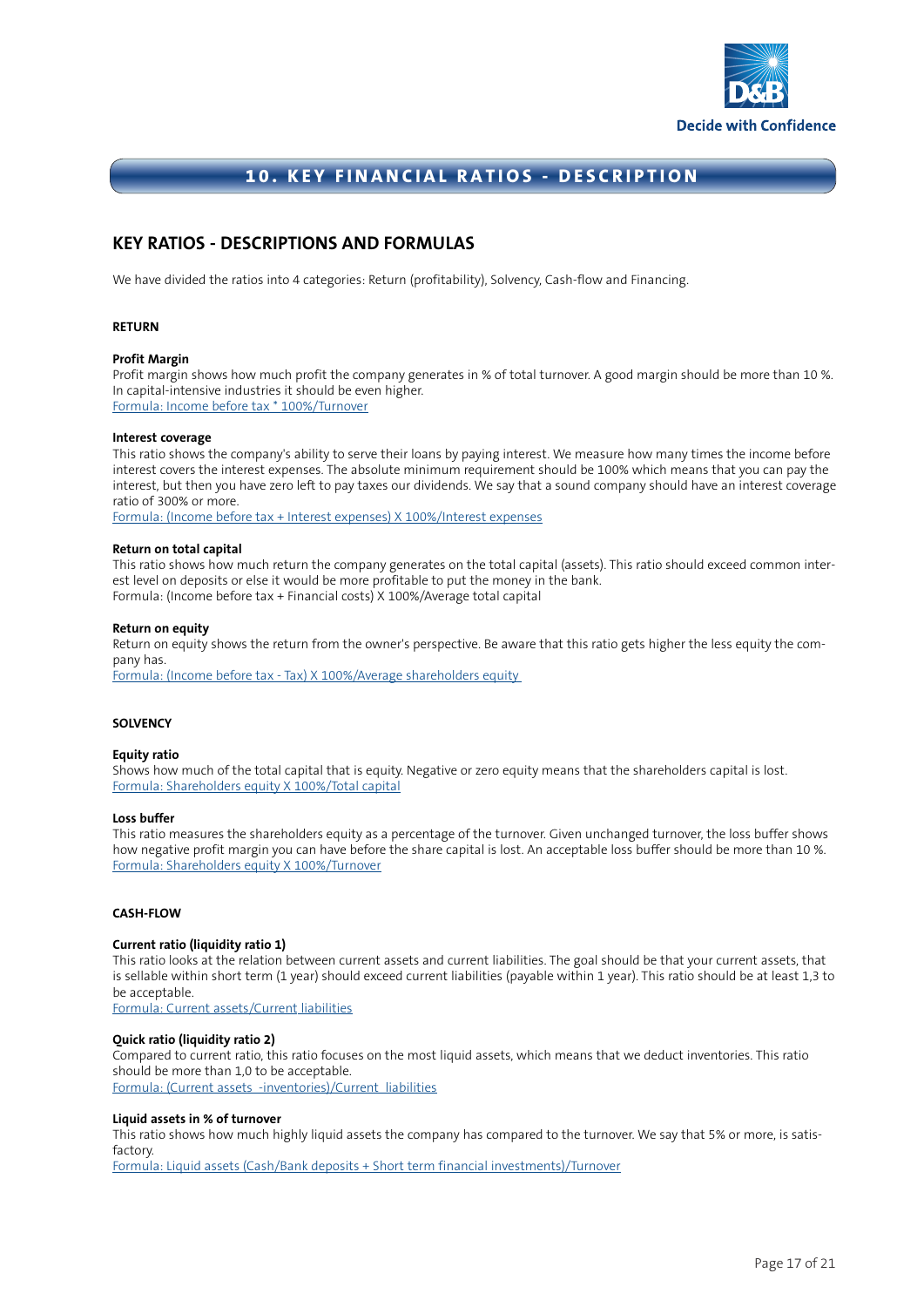

### **10. KEY FINANCIAL RATIOS - DESCRIPTION**

#### **Average storage time**

This ratio shows how many days in average the goods are stored. The shorter storage time, the faster the inventories are turned around. High turnover is positive for the cash-flow. Formula: Average inventories X 365 days/Cost of sold goods

#### **FINANCING**

#### **Long term stock (inventory) financing**

This ratio tells us how much of the inventories that is financed on long term. It is important that at least the fixed minimum stock-level is financed by long term capital. Formula: (Current assets- Current liabilities) X 100%/Inventories

#### **Cost of external capital**

This ratio shows what the cost is for the external capital (both short and long term debt). When comparing with the market interest rate, take into consideration that some of the external capital is interest-free, like debt to suppliers. Formula: Financial costs X 100%/average external capital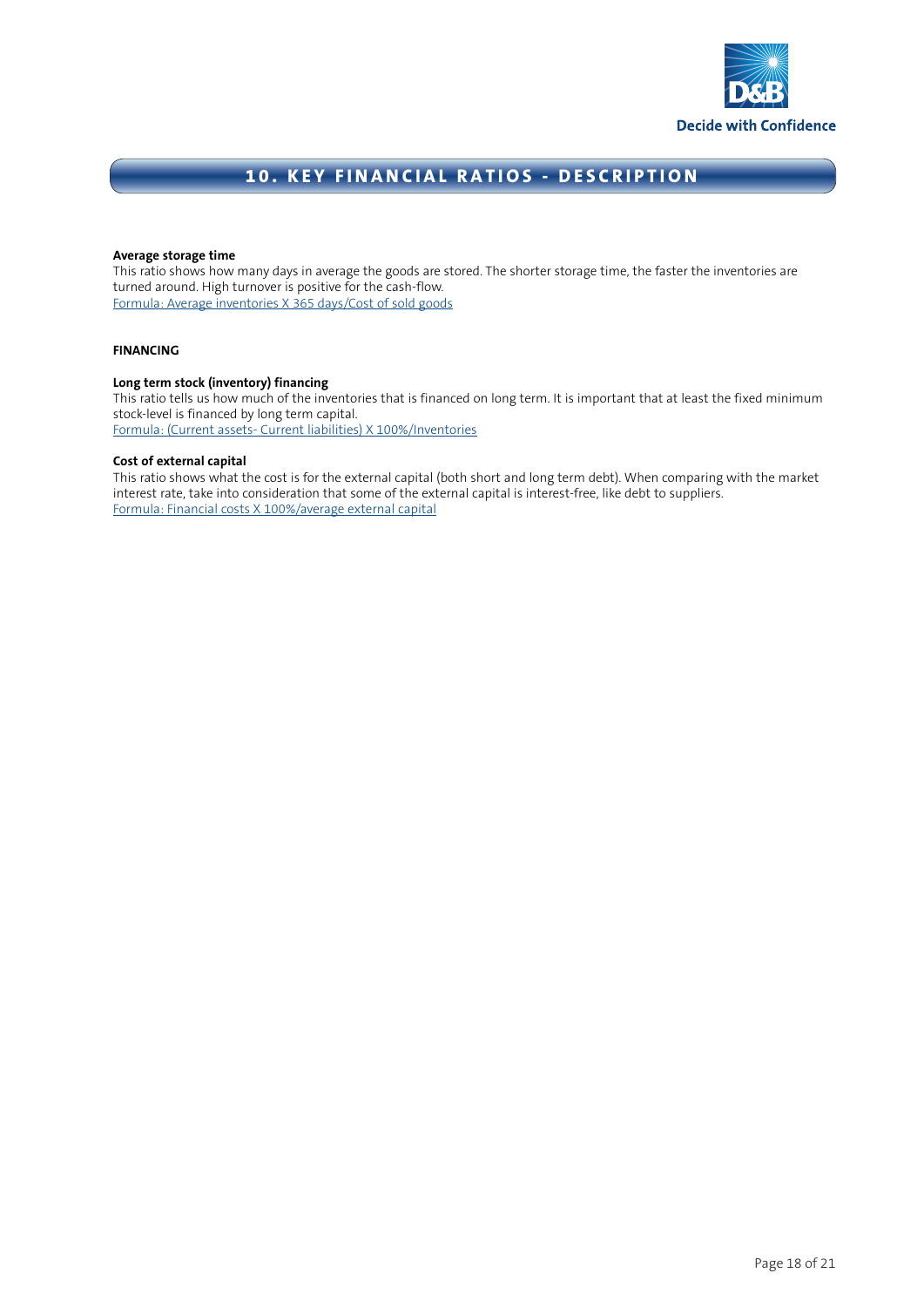

# **11. PAYMENT HISTORY**

# **Credit profile: Excellent**

### **Summary**

| <b>Description</b>                                 | <b>Number</b> | Up-to-date |
|----------------------------------------------------|---------------|------------|
| Debt collection/Judgement debt/Public Announcement |               | 06-03-2009 |
| Pledge of chattels                                 |               | 06-03-2009 |
| Compulsory pledge Property                         |               | 06-03-2009 |

### **Details**

| <b>Date</b> | Tvpe | Amount     | <b>Source</b>           | Ref. number | <b>Creditor</b>        |
|-------------|------|------------|-------------------------|-------------|------------------------|
| 05-04-2002  | DT   | 7 000 000  | LØSØREREGISTERET        | 109780      | FOKUS BANK ASA         |
| 15-06-1993  | VL   | 6 000 000  | <b>LØSØREREGISTERET</b> | 107653      | FOKUS BANK AS.         |
| 13-04-1993  | FA   | 10 000 000 | <b>LØSØREREGISTERET</b> | 65958       | FOKUS BANK AS. RJUKAN. |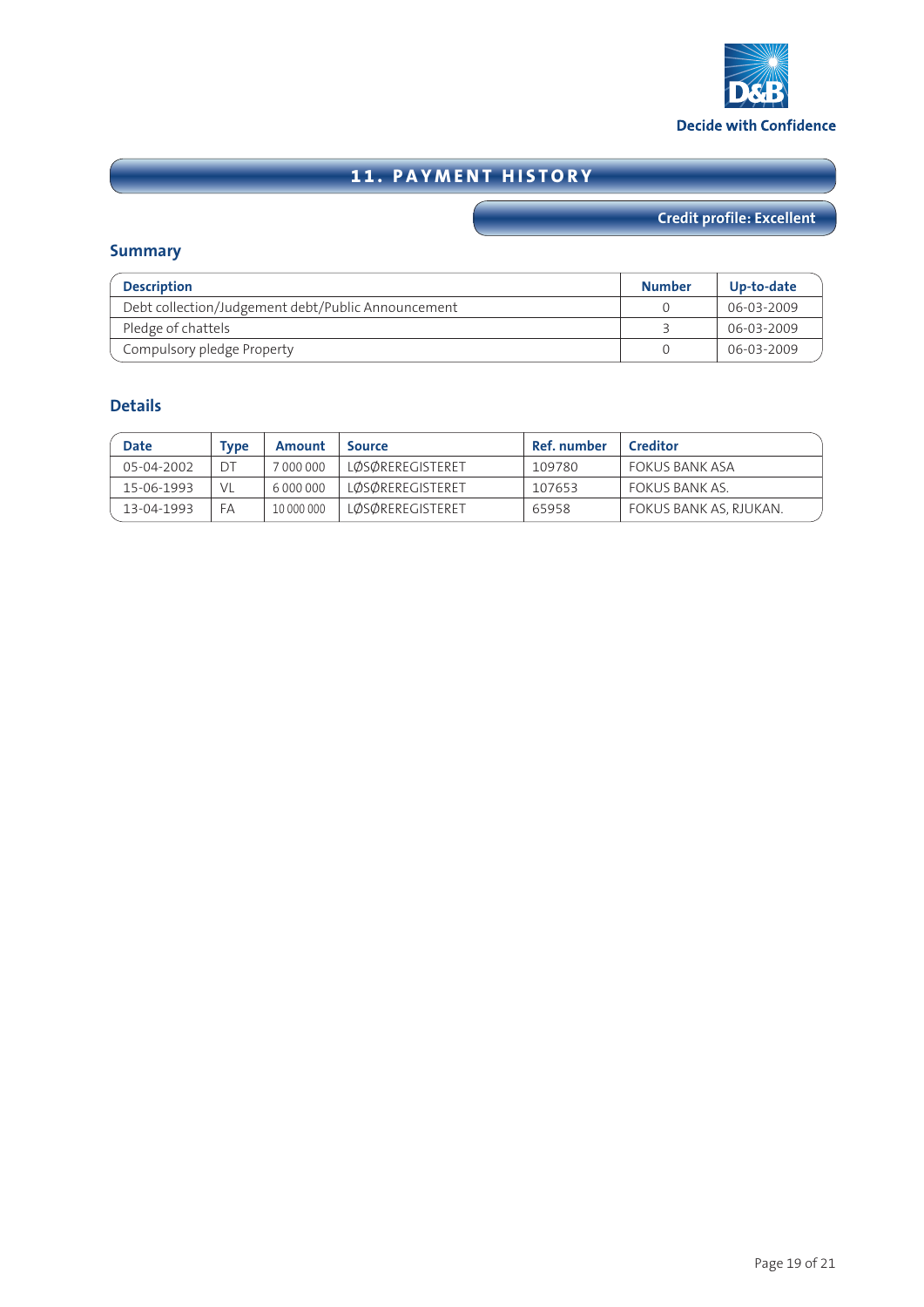

### **12. PAYMENT HISTORY - DESCRIPTION**

### **PAYMENT REMARKS**

#### **AR - Arrest**

An interim measure which can be used before a decision has been reached in respect of a creditor's claim, where there are grounds for fearing that normal enforcement will be forfeited or complicated significantly. Used to a large extent in claims against Norwegian citizens resident abroad and where the claim is disputed.

#### **AV - Provisional attachment**

A time-limited sanction, where a decision has been reached which has not yet been granted legal force. This deals largely with disputed cases and as such they should not be attributed with too much importance. This form of sanction has rarely used following the introduction of the new Enforcement Act.

#### **DO - Judgement in the conciliation court**

A judgement in favour of a debt-collection demand has been reached in the conciliation court. In other words, the debtor has either failed to attend or otherwise expressed the correctness of the claim.

#### **HE - Encumbrance of assets (with security in real property)**

#### **HF - Encumbrance of assets (with security in chattels)**

In order to ensure payment of a fine, confiscation, litigation costs, compensation or reparation, which the accused has been, or is assumed would be fined, the court may, following application by the prosecuting authority, decide a charge for a specified sum in assets belonging to him, where there are grounds for believing that the execution would otherwise be forfeited or made complicated significantly. The encumbrance can be enforced until the restraint sought is legally settled. A settlement made by the court cannot be appealed by the defendant.

#### **IN - Collection proceedings**

**RS - Debt-collection proceedings (with legal measures)**

#### **AO - Recovery (defaulted instalment plan)**

#### **NR - Collection Proceedings (with new legal action)**

Registration of debt-collection proceedings may, in respect of private individuals, take place where the debtor has failed to pay the claim or expressed that the claim is incorrect within one month of the taking of legal measures. Legal measures will usually mean the submission of an application for conciliation proceedings or creditor's statutory demand for a written acknowledgement of debt. In respect of companies, the same type of registration takes place one month after the payment request has been sent out. The same reservations in respect of settlement and dispute also apply here.

#### **IS - Insolvency/inability to pay**

The debt-collection agency has received information that, as of this date, it is not possible to register a charge in salary, chattels or real property. "Nothing for distraint".

#### **KR - Restraint on disposal prior to bankruptcy**

The debtor has filed for bankruptcy and the probate court or a court of justice has, on their own initiative or at the request of a creditor, specified that the debtor's right of disposal in respect of properties which is comprised by sequestration in a bankruptcy shall cease. This shall be due to the fact that the court has found it likely that the debtor would otherwise dispose of the properties to the detriment of the creditors.

#### **MF - Interim measures**

An interim sanction prior to the granting of grounds for enforcement, which is similar to arrest but applies only where the requirement is not a monetary claim.

#### **TL - Enforcement proceedings in rental agreement**

**UA - Disbursement/Provisional attachment**

#### **UB - Distraint of provision**

#### **UL - Levying of distress**

#### **UP - Distress**

Enforced distress to debtor's chattels or property. In the case of claims in the civil court this is an extension of a default action where there is a legally enforceable judgement or other grounds for enforcement. The same type of forced distress is also used by the State and municipalities in order to secure claims for public duties, e.g. tax and VAT. It is worth noting that the levying of distress may be performed in order to secure a claim in a dispute over tax assessment. Where there are other negative charges in addition to the claim from the chief municipal treasurer, this registration should therefore be emphasised to a somewhat lesser degree. These registrations are removed, either on cessation or 4 years after the date of registration. Exceptions to this are active charges recorded in the Register of Mortgaged Movable Property or on a fixed property. These entries will, where the charges are not removed after 4 years, remain until the charge is struck from the public register, and are thereafter removed immediately when we receive an update verifying that the charges have been cancelled.